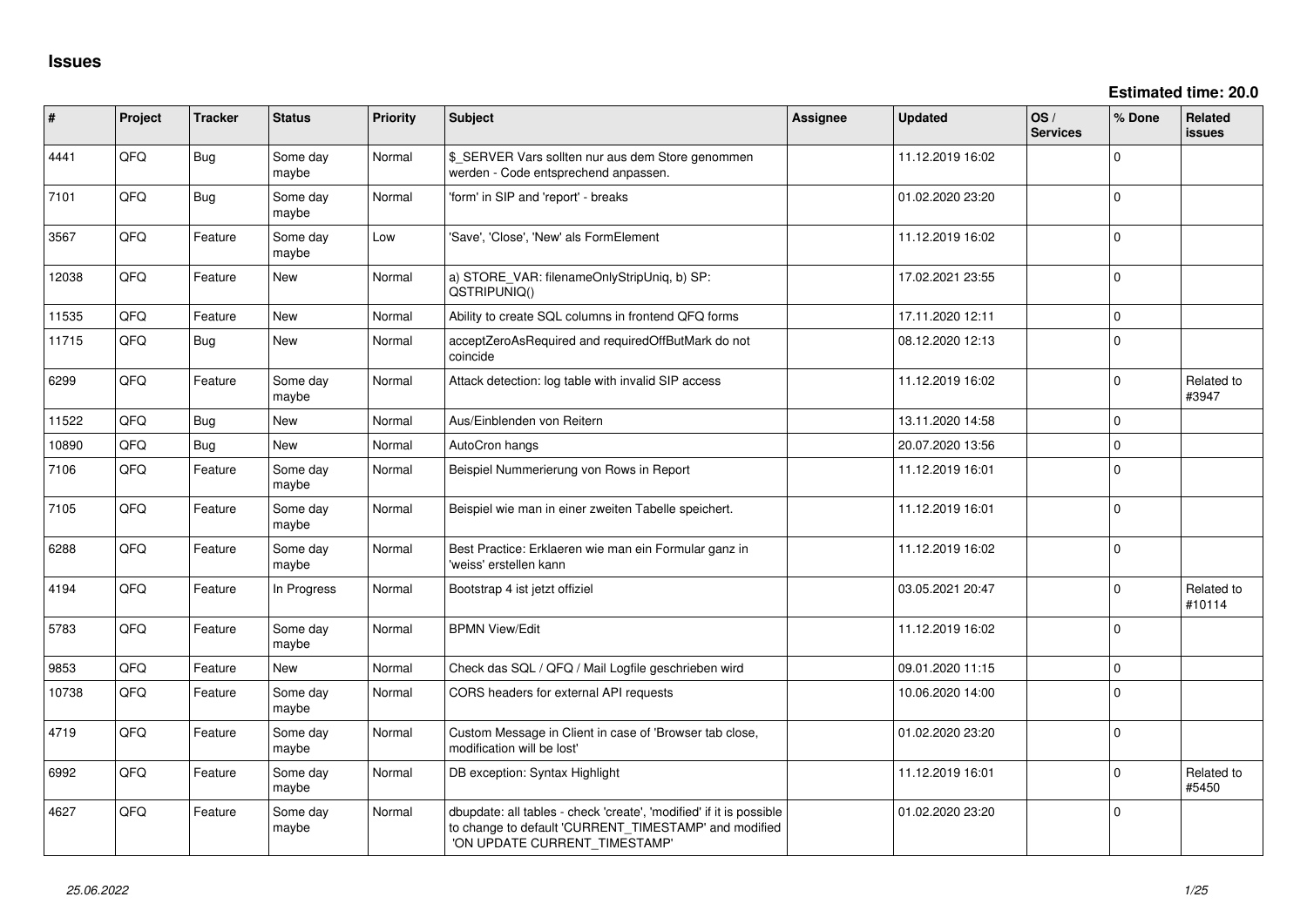| #     | Project | <b>Tracker</b> | <b>Status</b>     | <b>Priority</b> | Subject                                                                                                                                                  | <b>Assignee</b> | <b>Updated</b>   | OS/<br><b>Services</b> | % Done      | Related<br>issues    |
|-------|---------|----------------|-------------------|-----------------|----------------------------------------------------------------------------------------------------------------------------------------------------------|-----------------|------------------|------------------------|-------------|----------------------|
| 5850  | QFQ     | Feature        | Some day<br>maybe | Normal          | Deployment: In QFQ Doc best practice fuer zeitgemaesses<br>Deployment beschreiben                                                                        |                 | 01.02.2020 23:20 |                        | $\Omega$    |                      |
| 7100  | QFQ     | Feature        | Some day<br>maybe | Normal          | Download: log access, max downloads, time limit                                                                                                          |                 | 01.02.2020 23:19 |                        | 0           |                      |
| 11195 | QFQ     | Bug            | <b>New</b>        | Low             | Dynamic Update: Note not updated if new text is empty<br>(v20.4)                                                                                         |                 | 25.09.2020 11:14 |                        | 0           |                      |
| 6083  | QFQ     | Feature        | Some day<br>maybe | Normal          | Dynamic Update: Value Check via SQL                                                                                                                      |                 | 11.12.2019 16:02 |                        | $\mathbf 0$ |                      |
| 5893  | QFQ     | Feature        | Some day<br>maybe | Normal          | Edit on double-click                                                                                                                                     |                 | 01.02.2020 23:19 |                        | $\mathbf 0$ | Related to<br>#5894  |
| 10759 | QFQ     | Bug            | New               | Normal          | emptyMeansNull - Feld falsch aktualisiert                                                                                                                |                 | 12.11.2020 23:45 |                        | $\mathbf 0$ |                      |
| 10874 | QFQ     | Feature        | New               | Normal          | Erstellen eines Foreign Keys in der Tabelle "FormElement"                                                                                                |                 | 13.07.2020 10:11 |                        | 0           |                      |
| 10324 | QFQ     | Bug            | New               | Normal          | Excel Export mit Template funktioniert nur, wenn Template<br>vor uid kommt                                                                               |                 | 30.03.2020 11:20 |                        | $\Omega$    | Related to<br>#10257 |
| 4536  | QFQ     | Feature        | Some day<br>maybe | Normal          | FE upload: problem with delete if mutliple uploads an<br>FE.name="                                                                                       |                 | 01.02.2020 23:20 |                        | $\mathbf 0$ |                      |
| 5877  | QFQ     | Bug            | Some day<br>maybe | Normal          | FE.type=note:bsColumn strange behaviour                                                                                                                  |                 | 01.02.2020 23:19 |                        | $\Omega$    |                      |
| 4444  | QFQ     | Feature        | Some day<br>maybe | Normal          | FE.type=upload: detect mime type                                                                                                                         |                 | 11.12.2019 16:02 |                        | $\Omega$    | Related to<br>#4303  |
| 5923  | QFQ     | Feature        | Some day<br>maybe | Normal          | fillStoreSystemBySqlLate                                                                                                                                 |                 | 01.02.2020 23:19 |                        | $\Omega$    |                      |
| 3880  | QFQ     | Feature        | Some day<br>maybe | Normal          | Form 'Form': anlegen einer Tabelle                                                                                                                       |                 | 14.01.2021 10:12 |                        | $\mathbf 0$ |                      |
| 3879  | QFQ     | Feature        | Some day<br>maybe | Normal          | Form 'FormElement': Beim Feld 'name' rechts in der Notiz<br>einen Link einblenden - a) aktuelle Definition anzeigen, b)<br>Spalte in der Tabelle anlegen |                 | 11.12.2019 16:03 |                        | 0           |                      |
| 3878  | QFQ     | Feature        | Some day<br>maybe | Normal          | Form 'FormElement': Spalte 'name' typeAhead mit<br>Spaltennamen der Primarytable.                                                                        |                 | 11.12.2019 16:03 |                        | 0           |                      |
| 10763 | QFQ     | Feature        | New               | Normal          | form accessed and submitted despite logout?                                                                                                              |                 | 16.06.2020 11:43 |                        | $\mathbf 0$ |                      |
| 11716 | QFQ     | Feature        | <b>New</b>        | Normal          | Form an beliebiger Stelle im Report anzeigen                                                                                                             |                 | 09.12.2020 09:47 |                        | $\mathbf 0$ |                      |
| 4443  | QFQ     | Feature        | Some day<br>maybe | Normal          | Form: multiple secondary tables                                                                                                                          |                 | 01.02.2020 23:20 |                        | 0           |                      |
| 12156 | QFQ     | Feature        | New               | Normal          | Form: Optional disable 'leave page'                                                                                                                      |                 | 03.05.2021 20:45 |                        | $\mathbf 0$ |                      |
| 7278  | QFQ     | Feature        | Some day<br>maybe | Normal          | Form: Wert vordefinieren der immer gesetzt wird                                                                                                          |                 | 02.05.2021 09:27 |                        | $\mathbf 0$ |                      |
| 6515  | QFQ     | Feature        | Some day<br>maybe | Normal          | Formular: Felder dynamisch ein/ausblenden                                                                                                                |                 | 11.12.2019 16:02 |                        | 0           |                      |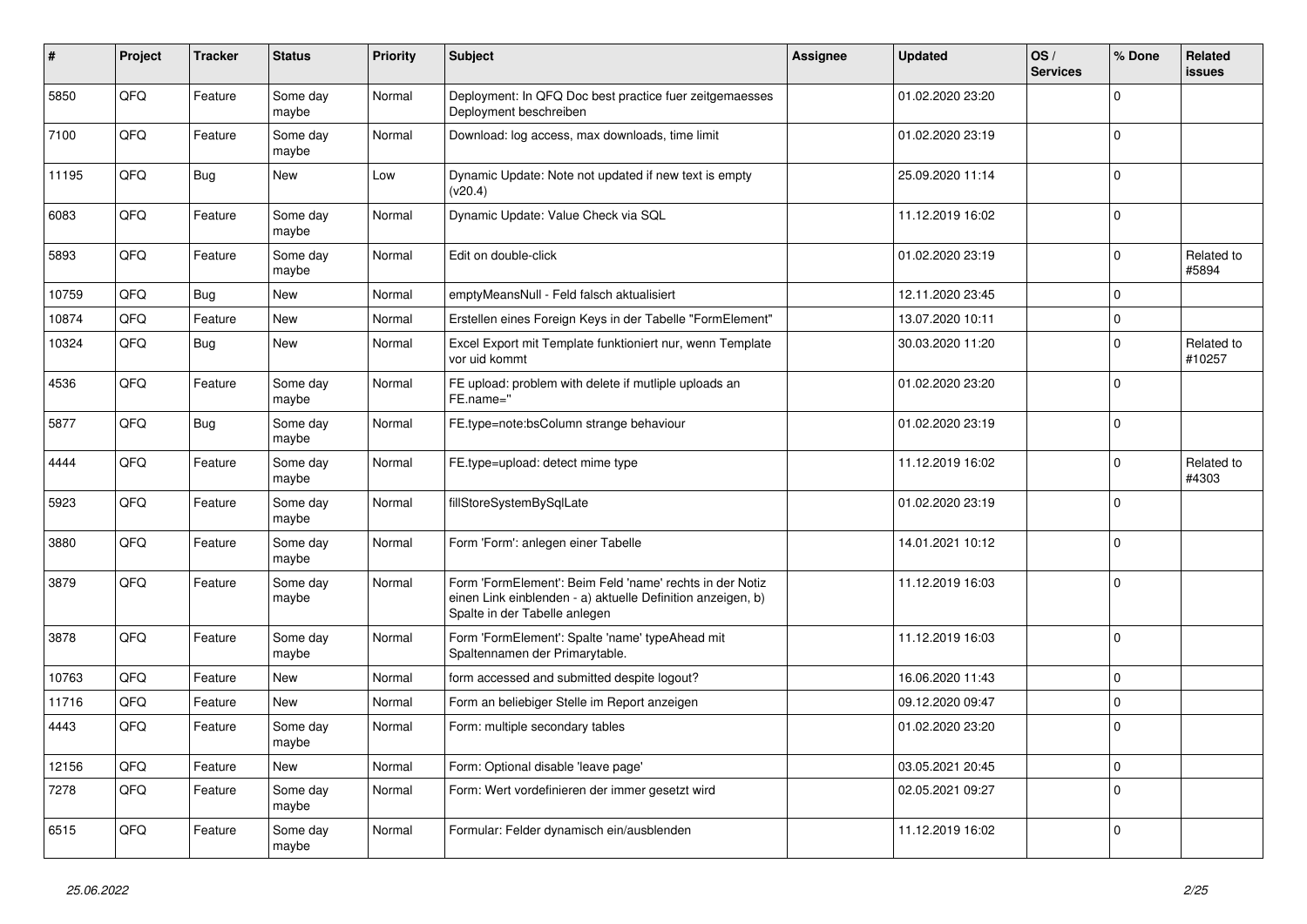| #     | Project | <b>Tracker</b> | <b>Status</b>     | <b>Priority</b> | Subject                                                                                                | <b>Assignee</b> | <b>Updated</b>   | OS/<br><b>Services</b> | % Done      | Related<br><b>issues</b>                    |
|-------|---------|----------------|-------------------|-----------------|--------------------------------------------------------------------------------------------------------|-----------------|------------------|------------------------|-------------|---------------------------------------------|
| 9126  | QFQ     | Bug            | Some day<br>maybe | Normal          | hidden Form elements are present in page source                                                        |                 | 02.01.2021 18:41 |                        | $\Omega$    |                                             |
| 2950  | QFQ     | Feature        | Some day<br>maybe | Normal          | Inhalt QFQ Records als File                                                                            |                 | 11.12.2019 16:03 |                        | 0           |                                             |
| 1510  | QFQ     | Feature        | Some day<br>maybe | Normal          | jquery von google laden, falls das nicht geht lokal                                                    |                 | 11.12.2019 16:03 |                        | $\mathbf 0$ |                                             |
| 3617  | QFQ     | Feature        | Some day<br>maybe | Normal          | Load javascripts at bottom                                                                             |                 | 11.12.2019 16:02 |                        | $\mathbf 0$ |                                             |
| 4433  | QFQ     | Feature        | Some day<br>maybe | Normal          | Log when SIP will be destroyed by QFQ for any (security)<br>reason                                     |                 | 01.02.2020 23:20 |                        | $\Omega$    | Related to<br>#4432,<br>Related to<br>#5458 |
| 4439  | QFQ     | Feature        | Some day<br>maybe | Normal          | Log: report all actions fired by an FE Element, incl. the<br>original directive (slaveld, sqllnsert, ) |                 | 01.02.2020 23:20 |                        | $\Omega$    | Related to<br>#4432,<br>Related to<br>#5458 |
| 4974  | QFQ     | Feature        | Some day<br>maybe | Normal          | Long polling - inform all listening clients of changes                                                 |                 | 11.12.2019 16:02 |                        | 0           |                                             |
| 5455  | QFQ     | Feature        | Some day<br>maybe | Normal          | Mail Redirects grld abhaengig                                                                          |                 | 01.02.2020 23:20 |                        | $\Omega$    |                                             |
| 4440  | QFQ     | Feature        | Some day<br>maybe | Normal          | Manual.rst: explain how to. expand PHP Session to 4h                                                   |                 | 11.12.2019 16:02 |                        | $\mathbf 0$ |                                             |
| 7104  | QFQ     | Feature        | Some day<br>maybe | Normal          | Manual: hint about escaping if '\r' appears in mail body                                               |                 | 11.12.2019 16:01 |                        | $\mathbf 0$ |                                             |
| 12039 | QFQ     | Feature        | New               | Normal          | Missing htmlSpecialChar() in pre processing on form submit                                             |                 | 18.02.2021 00:09 |                        | $\Omega$    | Related to<br>#14320                        |
| 4027  | QFQ     | Feature        | Some day<br>maybe | Normal          | Missing: orange 'check' / 'bullet'                                                                     |                 | 11.12.2019 16:03 |                        | 0           |                                             |
| 4626  | QFQ     | Feature        | Some day<br>maybe | Normal          | Mobile View: 'classBody=qfq-form-right' makes no sense                                                 |                 | 01.02.2020 23:20 |                        | 0           |                                             |
| 3646  | QFQ     | Feature        | Some day<br>maybe | Normal          | Moeglichkeit HTML Tags in Reports auszugeben (zu<br>enkodieren: htmlspecialchars)                      |                 | 11.12.2019 16:02 |                        | $\mathbf 0$ | Related to<br>#14320                        |
| 6084  | QFQ     | Feature        | Some day<br>maybe | Normal          | New escape type: 'D' - convert date                                                                    |                 | 01.02.2020 23:19 |                        | $\Omega$    |                                             |
| 4446  | QFG     | Feature        | Some day<br>maybe | Normal          | New FE get same feldContainerId as last modifed FE                                                     |                 | 01.02.2020 23:20 |                        | 0           |                                             |
| 7229  | QFQ     | Feature        | Some day<br>maybe | Normal          | New FormElement.type: Button                                                                           |                 | 01.02.2021 12:32 |                        | 0           |                                             |
| 4546  | QFQ     | <b>Bug</b>     | Some day<br>maybe | Normal          | NH: SIP storage is destroyed                                                                           |                 | 01.02.2020 23:20 |                        | $\mathbf 0$ |                                             |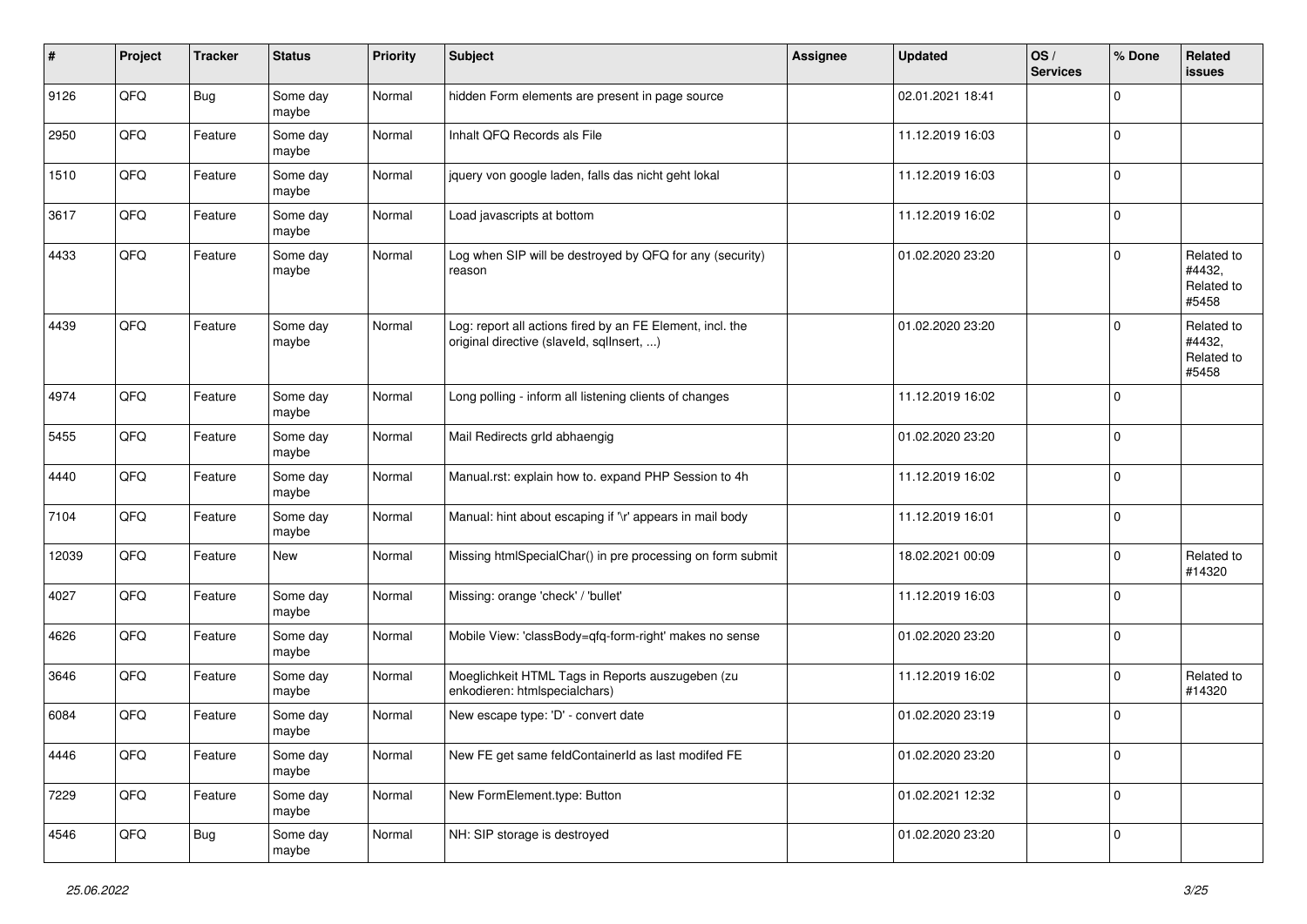| #     | Project | <b>Tracker</b> | <b>Status</b>     | Priority | Subject                                                                                                      | Assignee | <b>Updated</b>   | OS/<br><b>Services</b> | % Done      | Related<br><b>issues</b> |
|-------|---------|----------------|-------------------|----------|--------------------------------------------------------------------------------------------------------------|----------|------------------|------------------------|-------------|--------------------------|
| 10384 | QFQ     | Feature        | New               | Normal   | Parameter Exchange QFQ Instances                                                                             |          | 07.05.2020 09:38 |                        | $\Omega$    |                          |
| 3495  | QFQ     | Feature        | Some day<br>maybe | Normal   | Predifined Parameter werden nicht in '+' (add new record)<br>SIP gerendert.                                  |          | 11.12.2019 16:02 |                        | 0           |                          |
| 1253  | QFQ     | Feature        | Some day<br>maybe | Normal   | QF: Colorpicker                                                                                              |          | 11.12.2019 16:03 |                        | $\Omega$    |                          |
| 1251  | QFQ     | Feature        | Some day<br>maybe | Normal   | QF: Combo                                                                                                    |          | 11.12.2019 16:03 |                        | $\Omega$    |                          |
| 955   | QFQ     | Feature        | Some day<br>maybe | Normal   | QF: Notizen vor/nach dem Form                                                                                |          | 01.02.2020 23:20 |                        | $\Omega$    |                          |
| 1234  | QFQ     | Feature        | Some day<br>maybe | Normal   | QF: Record numbering: Im Grid soll in Spalte 1 optional die<br>laufende Nummer der Records angezeigt werden. |          | 01.02.2020 23:20 |                        | $\Omega$    |                          |
| 5160  | QFQ     | Feature        | Some day<br>maybe | Normal   | QFQ collaborative / together.js, ShareJS, y-js, collaborative,                                               |          | 11.12.2019 16:02 |                        | $\mathbf 0$ |                          |
| 9024  | QFQ     | <b>Bug</b>     | Some day<br>maybe | Normal   | QFQ Einarbeitung                                                                                             |          | 01.02.2020 15:56 |                        | $\Omega$    |                          |
| 5892  | QFQ     | Feature        | Some day<br>maybe | Normal   | QFQ should use T3 API to manipulate FE GROUP<br>membership                                                   |          | 01.02.2020 23:20 |                        | $\Omega$    |                          |
| 7108  | QFQ     | Feature        | Some day<br>maybe | Normal   | QFQ Wrap Elements                                                                                            |          | 11.12.2019 16:01 |                        | $\Omega$    |                          |
| 5851  | QFQ     | Feature        | Some day<br>maybe | Normal   | Queue System implementieren: MQTT, RabbitMQ                                                                  |          | 01.02.2020 23:20 |                        | $\Omega$    | Related to<br>#5715      |
| 9020  | QFQ     | Bug            | Some day<br>maybe | Normal   | radio mit buttonClass und dynamicUpdate lassen sich nicht<br>kombinieren                                     |          | 11.12.2019 16:01 |                        | $\Omega$    |                          |
| 10766 | QFQ     | Bug            | New               | High     | Radiobutton / parameter.buttonClass=btn-default: dynamic<br>update                                           |          | 03.05.2021 21:12 |                        | $\Omega$    | Related to<br>#11237     |
| 1623  | QFQ     | Feature        | Some day<br>maybe | Normal   | RealURL                                                                                                      |          | 11.12.2019 16:03 |                        | 30          |                          |
| 4640  | QFQ     | Feature        | Some day<br>maybe | Normal   | Rename System Forms                                                                                          |          | 01.02.2020 23:20 |                        | $\Omega$    |                          |
| 11534 | QFQ     | Feature        | New               | Normal   | Report: Action on selected rows - Table batchprocessing<br>feature                                           |          | 18.11.2020 08:15 |                        | $\Omega$    |                          |
| 4435  | QFQ     | Feature        | Some day<br>maybe | Normal   | Report: striptags - specify allowed tags                                                                     |          | 01.02.2020 23:20 |                        | $\Omega$    |                          |
| 5129  | QFQ     | Feature        | Some day<br>maybe | Normal   | Reports: SQL fuer x Achse und y Achse                                                                        |          | 11.12.2019 16:02 |                        | $\Omega$    |                          |
| 9855  | QFQ     | <b>Bug</b>     | New               | Normal   | <b>Required Check</b>                                                                                        |          | 01.02.2020 15:56 |                        | $\mathbf 0$ |                          |
| 7921  | QFQ     | Feature        | Some day<br>maybe | Normal   | Rest API Export: URL kuerzer machen                                                                          |          | 01.02.2020 23:19 |                        | $\Omega$    |                          |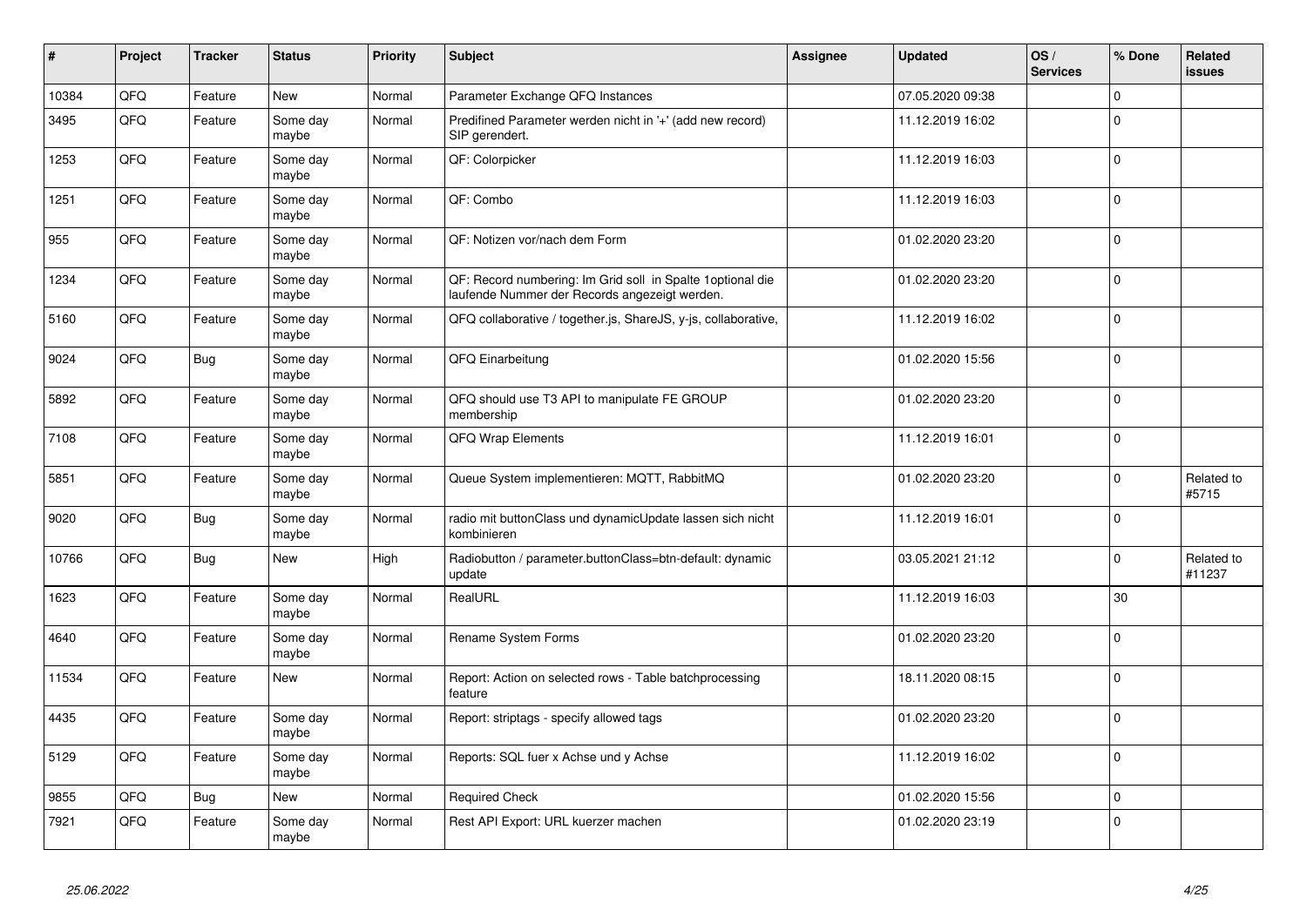| #     | Project | <b>Tracker</b> | <b>Status</b>     | <b>Priority</b> | <b>Subject</b>                                                                       | <b>Assignee</b> | <b>Updated</b>   | OS/<br><b>Services</b> | % Done      | <b>Related</b><br><b>issues</b>             |
|-------|---------|----------------|-------------------|-----------------|--------------------------------------------------------------------------------------|-----------------|------------------|------------------------|-------------|---------------------------------------------|
| 880   | QFQ     | Feature        | Some day<br>maybe | Urgent          | Security: PHP, SQL Injection, XSS                                                    |                 | 03.05.2021 21:14 |                        | $\Omega$    | Related to<br>#14320                        |
| 4551  | QFQ     | Feature        | Some day<br>maybe | Normal          | Set 'pills' via dynamicUpdate to show/hide/disabled                                  |                 | 01.02.2020 23:20 |                        | $\mathbf 0$ | Related to<br>#3752                         |
| 4442  | QFQ     | Feature        | Some day<br>maybe | Normal          | Special Column Name: _link - new symbol G (Glyph) to<br>choose any available symbol  |                 | 11.12.2019 16:02 |                        | $\Omega$    |                                             |
| 12135 | QFQ     | Feature        | <b>New</b>        | Normal          | Subrecord: Notiz                                                                     |                 | 24.04.2021 16:58 |                        | $\mathbf 0$ |                                             |
| 7281  | QFQ     | Bug            | Some day<br>maybe | Normal          | Subrecords: on large screen separator line too short                                 |                 | 01.02.2020 23:19 |                        | $\mathsf 0$ |                                             |
| 10114 | QFQ     | Feature        | <b>New</b>        | High            | Symbol (Link): 'G:' (Glyphicon) replaced by 'i:' (icon)                              |                 | 07.12.2021 17:19 |                        | $\mathbf 0$ | Related to<br>#3797,<br>Related to<br>#4194 |
| 4445  | QFQ     | Feature        | Some day<br>maybe | Normal          | template group: Option to simulate fieldset                                          |                 | 28.06.2021 14:11 |                        | $\mathbf 0$ |                                             |
| 10345 | QFQ     | Feature        | New               | Normal          | Templates - Patterns QFQ Style                                                       |                 | 03.05.2021 21:01 |                        | $\mathsf 0$ | Related to<br>#10713                        |
| 4816  | QFQ     | Feature        | Some day<br>maybe | Normal          | Templates for QFQ Reports (Tables, Radios, )                                         |                 | 01.02.2020 23:20 |                        | $\mathbf 0$ |                                             |
| 8056  | QFQ     | Feature        | Some day<br>maybe | Normal          | Termin Organisation (Reservation)                                                    |                 | 01.02.2020 23:19 |                        | $\mathbf 0$ | Related to<br>#8658                         |
| 7402  | QFQ     | <b>Bug</b>     | Some day<br>maybe | Normal          | thumbnail cache: outdated picture when permission denied<br>and permission resolved. |                 | 01.02.2020 23:20 |                        | $\Omega$    |                                             |
| 5452  | QFQ     | Feature        | Some day<br>maybe | Normal          | Thumbnails from PDF: bad quality                                                     |                 | 01.02.2020 23:20 |                        | $\pmb{0}$   |                                             |
| 5895  | QFQ     | Feature        | Some day<br>maybe | Normal          | Tutorial: List of all QFQ Features                                                   |                 | 01.02.2020 23:19 |                        | $\mathbf 0$ |                                             |
| 5805  | QFQ     | Feature        | Some day<br>maybe | Normal          | TypeAHead SQL value instead of key stored                                            |                 | 01.02.2020 23:19 |                        | $\mathbf 0$ | Related to<br>#5444                         |
| 6704  | QFQ     | Feature        | Some day<br>maybe | Normal          | Upload Mode: Bilder in Notizen rechts sollen aktuellen<br>Upload repräsentieren.     |                 | 01.02.2020 23:19 |                        | $\mathbf 0$ | Related to<br>#3264                         |
| 11850 | QFQ     | Feature        | New               | Urgent          | Wizard Form: basierend auf einer Tabelle eine Form<br>anlegen.                       |                 | 03.05.2021 21:12 |                        | $\mathbf 0$ | Blocked by<br>#8082                         |
| 4122  | QFQ     | Bug            | Some day<br>maybe | Normal          | file: Render Mode hat keinen Effekt                                                  |                 | 11.12.2019 16:03 |                        | $\Omega$    |                                             |
| 5342  | QFQ     | Feature        | Some day<br>maybe | Normal          | link - with HTML Attributes                                                          |                 | 01.02.2020 23:20 |                        | $\mathbf 0$ | Related to<br>#14077                        |
| 4138  | QFQ     | Bug            | Some day<br>maybe | Normal          | style fehlt                                                                          |                 | 11.12.2019 16:03 |                        | $\Omega$    |                                             |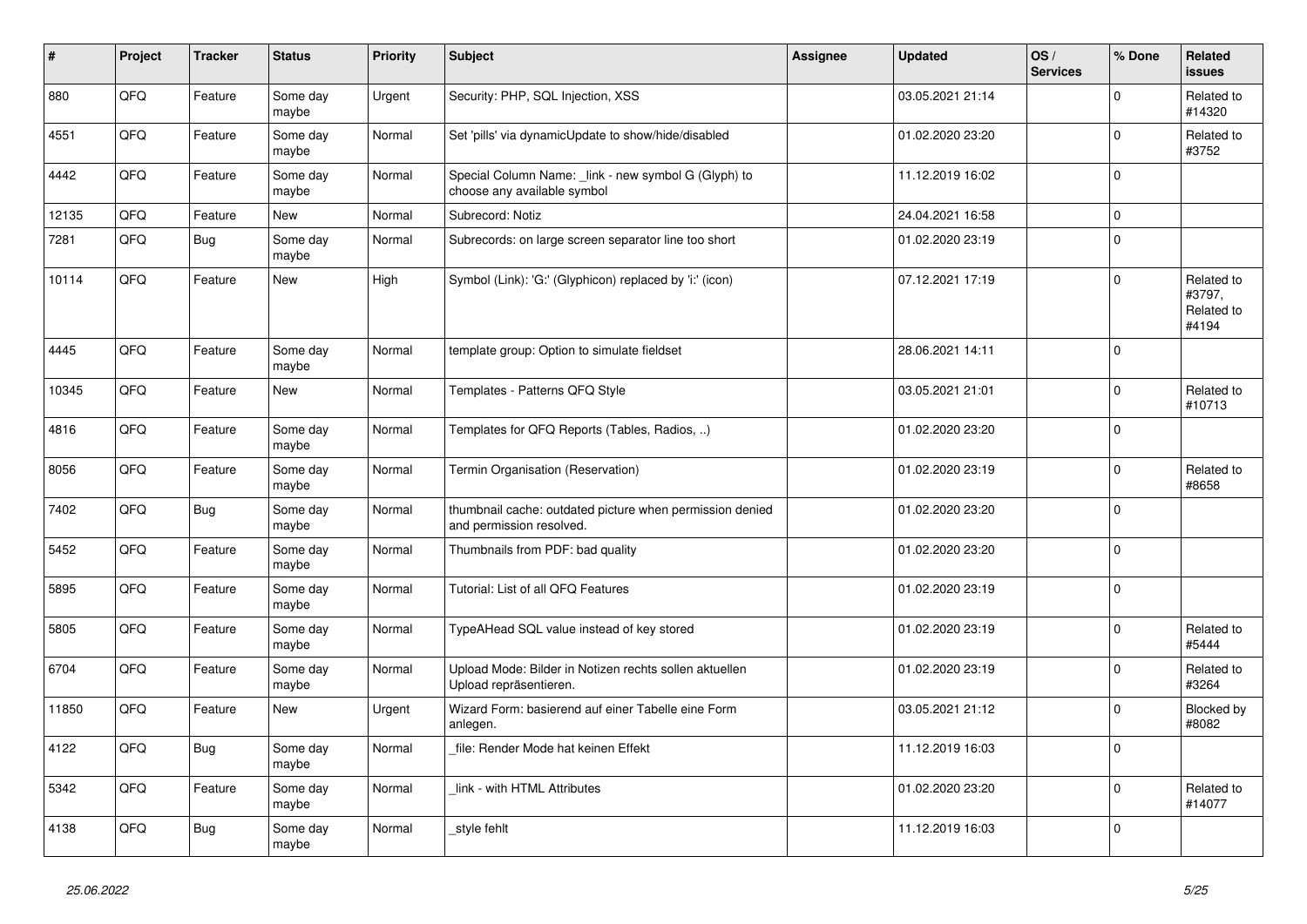| #     | Project | <b>Tracker</b> | <b>Status</b>     | <b>Priority</b> | <b>Subject</b>                                                                                      | Assignee        | <b>Updated</b>   | OS/<br><b>Services</b> | % Done      | Related<br><b>issues</b>                                               |
|-------|---------|----------------|-------------------|-----------------|-----------------------------------------------------------------------------------------------------|-----------------|------------------|------------------------|-------------|------------------------------------------------------------------------|
| 14185 | QFQ     | Feature        | <b>New</b>        | Normal          | External/Autocron.php - better suitable directory                                                   | Support: System | 28.05.2022 11:03 |                        | $\Omega$    |                                                                        |
| 13647 | QFQ     | <b>Bug</b>     | <b>New</b>        | Normal          | Autofocus funktioniert nicht auf Chrome                                                             | Benjamin Baer   | 19.03.2022 17:44 |                        | $\Omega$    |                                                                        |
| 8522  | QFQ     | Feature        | Some day<br>maybe | Normal          | build QFQ - npm warnings                                                                            | Benjamin Baer   | 01.02.2020 23:19 |                        | 50          |                                                                        |
| 11057 | QFQ     | <b>Bug</b>     | <b>New</b>        | High            | Checkboxes ohne span.checkmark im Report werden<br>ausgeblendet                                     | Benjamin Baer   | 03.05.2021 21:12 |                        | $\mathbf 0$ | Related to<br>#11039                                                   |
| 12476 | QFQ     | Feature        | <b>New</b>        | Normal          | clearMe: a) should trigger 'dirty', b) sticky on textarea resize                                    | Benjamin Baer   | 04.01.2022 08:40 |                        | $\Omega$    | Related to<br>#9528                                                    |
| 6870  | QFQ     | Feature        | Priorize          | Normal          | Click on ' link' triggers an API call                                                               | Benjamin Baer   | 03.01.2022 08:25 |                        | $\mathbf 0$ |                                                                        |
| 4420  | QFQ     | Feature        | Some day<br>maybe | Normal          | Client: Local Storage - store the changes of a form, local in<br>the browser.                       | Benjamin Baer   | 11.12.2019 16:02 |                        | $\Omega$    |                                                                        |
| 5562  | QFQ     | Feature        | Priorize          | Normal          | Drag'n'Drop fuer Uploads                                                                            | Benjamin Baer   | 21.03.2022 09:52 |                        | $\Omega$    | Related to<br>#9706                                                    |
| 2665  | QFQ     | Bug            | Priorize          | Normal          | Dynamic Update funktioniert nicht, wenn beim<br>entsprechenden FormElement eine size angegeben ist. | Benjamin Baer   | 03.01.2022 08:12 |                        | 30          |                                                                        |
| 6224  | QFQ     | Feature        | Priorize          | Normal          | Dynamic update: fade in/out fields                                                                  | Benjamin Baer   | 21.03.2022 09:50 |                        | $\Omega$    |                                                                        |
| 6972  | QFQ     | Feature        | Some day<br>maybe | Normal          | Fabric Clipboard / cross browser tab                                                                | Benjamin Baer   | 01.02.2020 23:21 |                        | $\mathbf 0$ |                                                                        |
| 5024  | QFQ     | Feature        | Some day<br>maybe | Normal          | Fabric: Generate PDF with edits                                                                     | Benjamin Baer   | 01.02.2020 23:20 |                        | $\mathbf 0$ | Related to<br>#10704                                                   |
| 6801  | QFQ     | Feature        | Priorize          | Normal          | Fabric: Maximize / FullIscreen                                                                      | Benjamin Baer   | 21.03.2022 09:56 |                        | $\mathbf 0$ |                                                                        |
| 3415  | QFQ     | Feature        | Some day<br>maybe | Normal          | FE Login Box Templatefile                                                                           | Benjamin Baer   | 11.12.2019 16:02 |                        | $\Omega$    |                                                                        |
| 10003 | QFQ     | Feature        | Priorize          | Normal          | fieldset: stronger visualize group                                                                  | Benjamin Baer   | 12.02.2020 08:13 |                        | $\mathbf 0$ |                                                                        |
| 9548  | QFQ     | Feature        | Feedback          | High            | FormElement: Pattern mismatch - optional report only on<br>focus lost                               | Benjamin Baer   | 03.05.2021 21:14 |                        | $\Omega$    |                                                                        |
| 9898  | QFQ     | Bug            | Feedback          | Normal          | Formular trotz Timeout gespeichert                                                                  | Benjamin Baer   | 01.02.2020 15:56 |                        | $\Omega$    |                                                                        |
| 7965  | QFQ     | Feature        | Priorize          | Normal          | Input type 'text' with visual format - currency                                                     | Benjamin Baer   | 03.01.2022 07:45 |                        | $\mathbf 0$ |                                                                        |
| 7732  | QFQ     | Feature        | Some day<br>maybe | Normal          | Javascript: Lazy Loading der add on libs                                                            | Benjamin Baer   | 08.06.2022 10:38 |                        | $\Omega$    | Related to<br>#12611,<br>Related to<br>#12490.<br>Related to<br>#10013 |
| 6566  | QFQ     | Bug            | Priorize          | Normal          | Link Function 'delete': provided parameter missing on page<br>reload                                | Benjamin Baer   | 03.01.2022 08:08 |                        | $\Omega$    |                                                                        |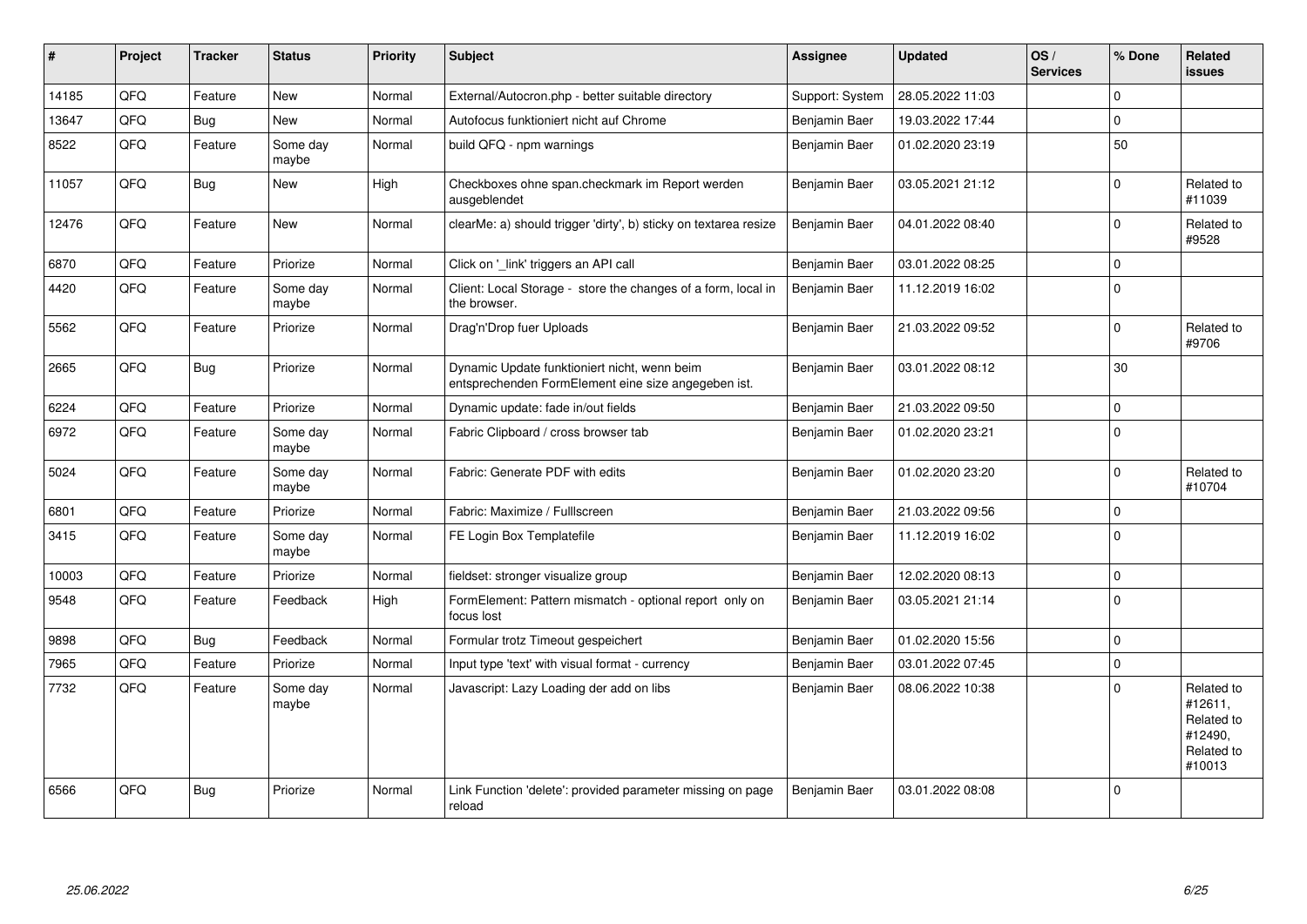| ∦     | Project | <b>Tracker</b> | <b>Status</b>     | <b>Priority</b> | <b>Subject</b>                                                                                                                                           | <b>Assignee</b> | <b>Updated</b>   | OS/<br><b>Services</b> | % Done      | Related<br>issues                                                     |
|-------|---------|----------------|-------------------|-----------------|----------------------------------------------------------------------------------------------------------------------------------------------------------|-----------------|------------------|------------------------|-------------|-----------------------------------------------------------------------|
| 12490 | QFQ     | Feature        | <b>New</b>        | Normal          | Loading Plugins in QFQ - see what tinymce does. (lazy<br>loading)                                                                                        | Benjamin Baer   | 08.06.2022 10:37 |                        | $\Omega$    | Related to<br>#12611,<br>Related to<br>#10013,<br>Related to<br>#7732 |
| 7602  | QFQ     | Feature        | ToDo              | High            | Multi Select: with checkboxes                                                                                                                            | Benjamin Baer   | 22.03.2022 09:07 |                        | $\mathbf 0$ |                                                                       |
| 2063  | QFQ     | Bug            | Some day<br>maybe | Normal          | Pills auf 'inaktiv' setzen falls keine Element auf dem Pill<br>sichtbar sind.                                                                            | Benjamin Baer   | 11.12.2019 16:03 |                        | $\Omega$    | Related to<br>#3752                                                   |
| 12556 | QFQ     | Feature        | <b>New</b>        | Normal          | Pills Title: colored = static or dynamic on allrequiredgiven                                                                                             | Benjamin Baer   | 19.03.2022 17:49 |                        | $\mathbf 0$ |                                                                       |
| 9135  | QFQ     | Feature        | Priorize          | Normal          | Progress Bar generic / replace old hourglass download<br>popup                                                                                           | Benjamin Baer   | 03.01.2022 07:43 |                        | $\Omega$    |                                                                       |
| 5389  | QFQ     | Feature        | Some day<br>maybe | Normal          | QFQ Design: Multline label / note                                                                                                                        | Benjamin Baer   | 01.02.2020 23:19 |                        | $\mathbf 0$ |                                                                       |
| 6140  | QFQ     | Bug            | Priorize          | Normal          | QFQ DnD Sort: Locked fields                                                                                                                              | Benjamin Baer   | 21.03.2022 09:56 |                        | $\mathbf 0$ |                                                                       |
| 3692  | QFQ     | Feature        | Some day<br>maybe | Normal          | QFQ Webseite                                                                                                                                             | Benjamin Baer   | 11.12.2019 16:02 |                        | $\Omega$    | Related to<br>#5033                                                   |
| 13528 | QFQ     | Bug            | <b>New</b>        | Normal          | qfq.io > releases: es wird kein neues Release angelegt                                                                                                   | Benjamin Baer   | 19.03.2022 17:46 |                        | $\mathbf 0$ |                                                                       |
| 11237 | QFQ     | Bug            | New               | High            | Radiobutton / parameter.buttonClass= btn-default - kein dirty<br>Trigger                                                                                 | Benjamin Baer   | 03.05.2021 21:12 |                        | $\Omega$    | Related to<br>#10766                                                  |
| 9535  | QFQ     | Bug            | Feedback          | Normal          | Report:  AS '_vertical' - column to wide - vertical >> rot45,<br>rot <sub>90</sub>                                                                       | Benjamin Baer   | 01.02.2020 15:56 |                        | $\Omega$    |                                                                       |
| 4454  | QFQ     | Bug            | Some day<br>maybe | Normal          | Required Elements: multiple elements in a row - whole row<br>marked if only one input is empty.                                                          | Benjamin Baer   | 01.02.2020 23:20 |                        | $\Omega$    |                                                                       |
| 5366  | QFQ     | Feature        | Priorize          | Normal          | Saving with keyboard shortcuts                                                                                                                           | Benjamin Baer   | 21.03.2022 09:47 |                        | $\Omega$    |                                                                       |
| 7730  | QFQ     | Feature        | Priorize          | Normal          | SELECT Box: title in between                                                                                                                             | Benjamin Baer   | 01.02.2020 23:22 |                        | $\mathbf 0$ |                                                                       |
| 9130  | QFQ     | Feature        | Some day<br>maybe | Normal          | tablesorter: Automatic Row numbering / Zeilenummer                                                                                                       | Benjamin Baer   | 01.02.2020 23:22 |                        | $\Omega$    |                                                                       |
| 6970  | QFQ     | Feature        | Some day<br>maybe | Normal          | tablesorter: default fuer 'sortReset' aendern von 'Ctrl' zu 'Alt'                                                                                        | Benjamin Baer   | 01.02.2020 23:21 |                        | $\Omega$    |                                                                       |
| 4398  | QFQ     | Bug            | Some day<br>maybe | Normal          | Typeahead: mouse click in a prefilled input opens a single<br>item dropdown with the current value - click on it seems to<br>set the value, not the key. | Benjamin Baer   | 01.02.2020 23:20 |                        | $\Omega$    | Related to<br>#4457                                                   |
| 4457  | QFQ     | <b>Bug</b>     | Priorize          | Normal          | typeahead: pressing return to select an item, saves the form<br>and closes the form.                                                                     | Benjamin Baer   | 03.01.2022 08:01 |                        | $\mathbf 0$ | Related to<br>#4398                                                   |
| 5576  | QFQ     | <b>Bug</b>     | <b>New</b>        | Normal          | Using MySQL 'DROP' requires privilege - wich is not really<br>necessary.                                                                                 | Carsten Rose    | 01.02.2020 23:21 |                        | $\mathbf 0$ |                                                                       |
| 4651  | QFQ     | Bug            | Some day<br>maybe | Normal          | 'Loading document" Modal wird angezeigt bei uzhcd type=2<br>Ansicht                                                                                      | Carsten Rose    | 01.02.2020 23:20 |                        | 0           |                                                                       |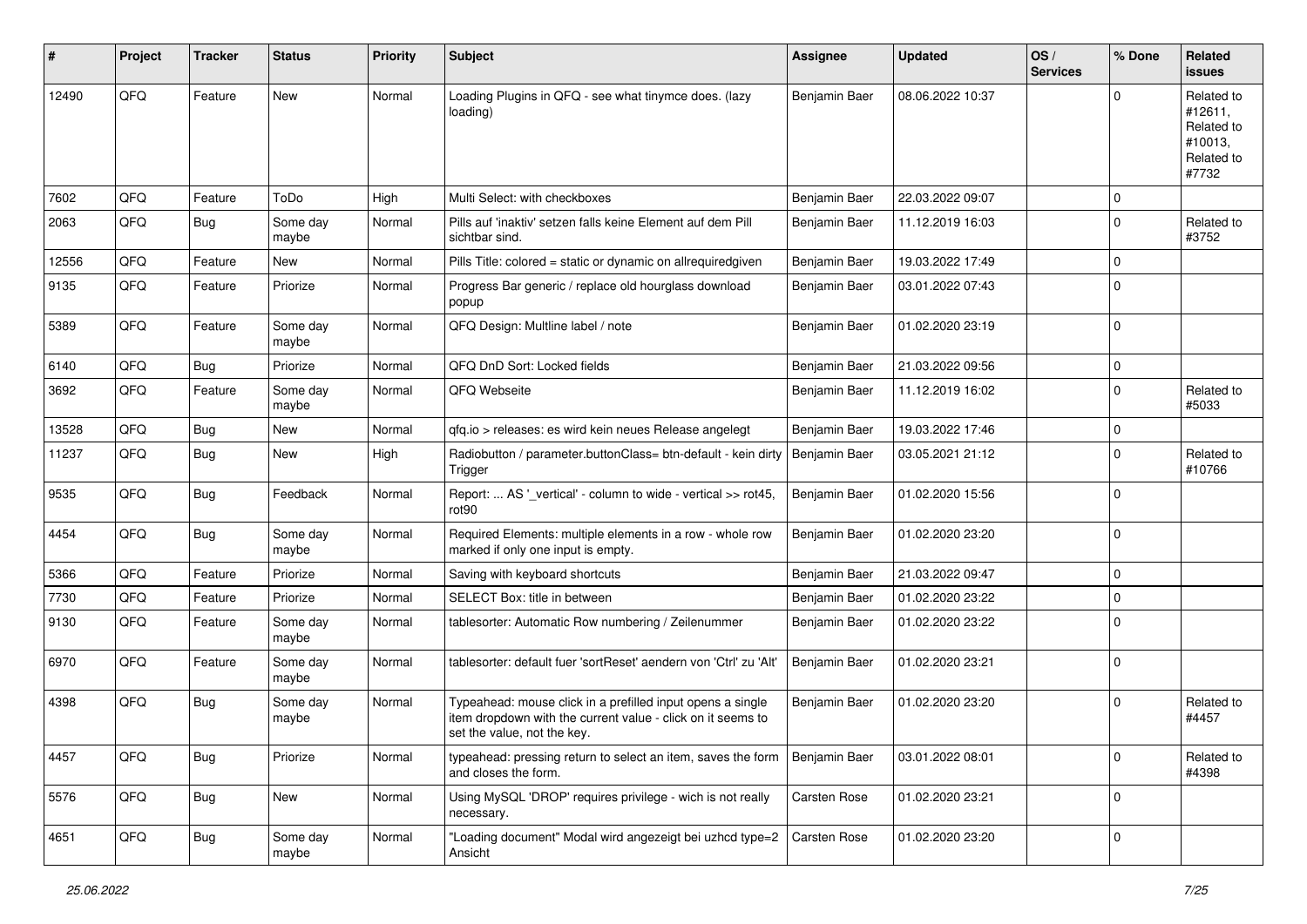| #     | <b>Project</b> | <b>Tracker</b> | <b>Status</b>     | Priority | <b>Subject</b>                                                                                                                               | Assignee            | <b>Updated</b>   | OS/<br><b>Services</b> | % Done      | Related<br><b>issues</b>                      |
|-------|----------------|----------------|-------------------|----------|----------------------------------------------------------------------------------------------------------------------------------------------|---------------------|------------------|------------------------|-------------|-----------------------------------------------|
| 5942  | QFQ            | Feature        | Priorize          | Normal   | 'L' and 'type': append to links, generate via '_link' by using<br>'u:' .                                                                     | Carsten Rose        | 01.02.2020 10:13 |                        | $\Omega$    |                                               |
| 5768  | QFQ            | <b>Bug</b>     | Some day<br>maybe | Normal   | '{{pageLanguage:T}}' missing if QFQ is called via api                                                                                        | Carsten Rose        | 01.02.2020 23:19 |                        | $\Omega$    |                                               |
| 4092  | QFQ            | <b>Bug</b>     | Some day<br>maybe | Normal   | 1) Logging verbessern wann welches FE warum ausgefuehrt<br>wird, 2) Documentation: Best Practice Template Group                              | <b>Carsten Rose</b> | 01.02.2020 23:19 |                        | $\Omega$    | Related to<br>#3504                           |
| 3267  | QFQ            | Feature        | Some day<br>maybe | Normal   | 2 Forms auf einer Seite: real + Read only                                                                                                    | <b>Carsten Rose</b> | 11.12.2019 16:03 |                        | $\Omega$    |                                               |
| 12269 | QFQ            | Feature        | <b>New</b>        | Normal   | 2FA - Login                                                                                                                                  | Carsten Rose        | 03.05.2021 20:45 |                        | $\Omega$    |                                               |
| 5548  | QFQ            | Feature        | Some day<br>maybe | Normal   | 801 Textfiles/Scriptfiles als Thumbnail                                                                                                      | Carsten Rose        | 07.03.2022 16:26 |                        | $\Omega$    |                                               |
| 12544 | QFQ            | Feature        | <b>New</b>        | High     | a) ' AS _link' new also as ' AS _format', b) sortierung via<br>'display: none;', c) '_format' benoeitgt nicht zwingend<br>u/U/p/m/z/d        | <b>Carsten Rose</b> | 14.12.2021 16:03 |                        | $\Omega$    |                                               |
| 3666  | QFQ            | Feature        | Some day<br>maybe | Normal   | a) Performance Messung: mysql_real_escape_string() im<br>Vergleich zu str_replace(), b) doppeltes Aufrufen von<br>mysql real escape string() | <b>Carsten Rose</b> | 11.12.2019 16:02 |                        | $\mathbf 0$ |                                               |
| 3942  | QFQ            | Feature        | Some day<br>maybe | Normal   | Action Elemente: neu generierte IDs via FE weitergeben                                                                                       | Carsten Rose        | 11.12.2019 16:03 |                        | $\Omega$    | Related to<br>#3941                           |
| 12412 | QFQ            | Feature        | <b>New</b>        | Normal   | Action/Escape qualifier 'e' (empty), '0': if given, an empty<br>string (or '0') will be treated as 'not found'                               | Carsten Rose        | 08.05.2021 09:40 |                        | $\Omega$    | Related to<br>#12413,<br>Related to<br>#10012 |
| 5131  | QFQ            | Feature        | <b>New</b>        | Normal   | Activate Spin Gear ('wait/busy' indicator) via LINK attribute                                                                                | <b>Carsten Rose</b> | 01.02.2020 23:21 |                        | $\Omega$    |                                               |
| 7342  | QFQ            | Feature        | <b>New</b>        | Normal   | add content = hide this                                                                                                                      | <b>Carsten Rose</b> | 01.02.2020 23:21 |                        | $\Omega$    |                                               |
| 10979 | QFQ            | Feature        | <b>New</b>        | Normal   | Ajax Calls an API - dataReport                                                                                                               | Carsten Rose        | 11.05.2022 12:15 |                        | $\Omega$    |                                               |
| 8962  | QFQ            | Feature        | <b>New</b>        | High     | allow for form fields with identical names                                                                                                   | <b>Carsten Rose</b> | 03.05.2021 21:14 |                        | $\Omega$    |                                               |
| 9281  | QFQ            | <b>Bug</b>     | Some day<br>maybe | Normal   | Allow STRICT TRANS TABLES                                                                                                                    | <b>Carsten Rose</b> | 02.01.2021 18:43 |                        | $\Omega$    |                                               |
| 3848  | QFQ            | Feature        | Some day<br>maybe | High     | Antivirus check fuer Upload files in qfq?                                                                                                    | <b>Carsten Rose</b> | 03.05.2021 21:14 |                        | $\Omega$    | Related to<br>#4131                           |
| 12119 | QFQ            | Feature        | <b>New</b>        | Normal   | AS paged: error message missing if there ist no 'r' argument.                                                                                | <b>Carsten Rose</b> | 03.05.2021 20:51 |                        | $\Omega$    |                                               |
| 14077 | QFQ            | Bug            | <b>New</b>        | Normal   | As link: Attribute 'class' missing by r:1 and r:3 - but should<br>set                                                                        | <b>Carsten Rose</b> | 28.05.2022 11:02 |                        | $\Omega$    | Related to<br>#5342,<br>Related to<br>#4343   |
| 14233 | QFQ            | Bug            | <b>New</b>        | Normal   | AS link: question - HTML is not rendered                                                                                                     | Carsten Rose        | 28.05.2022 11:02 |                        | $\Omega$    |                                               |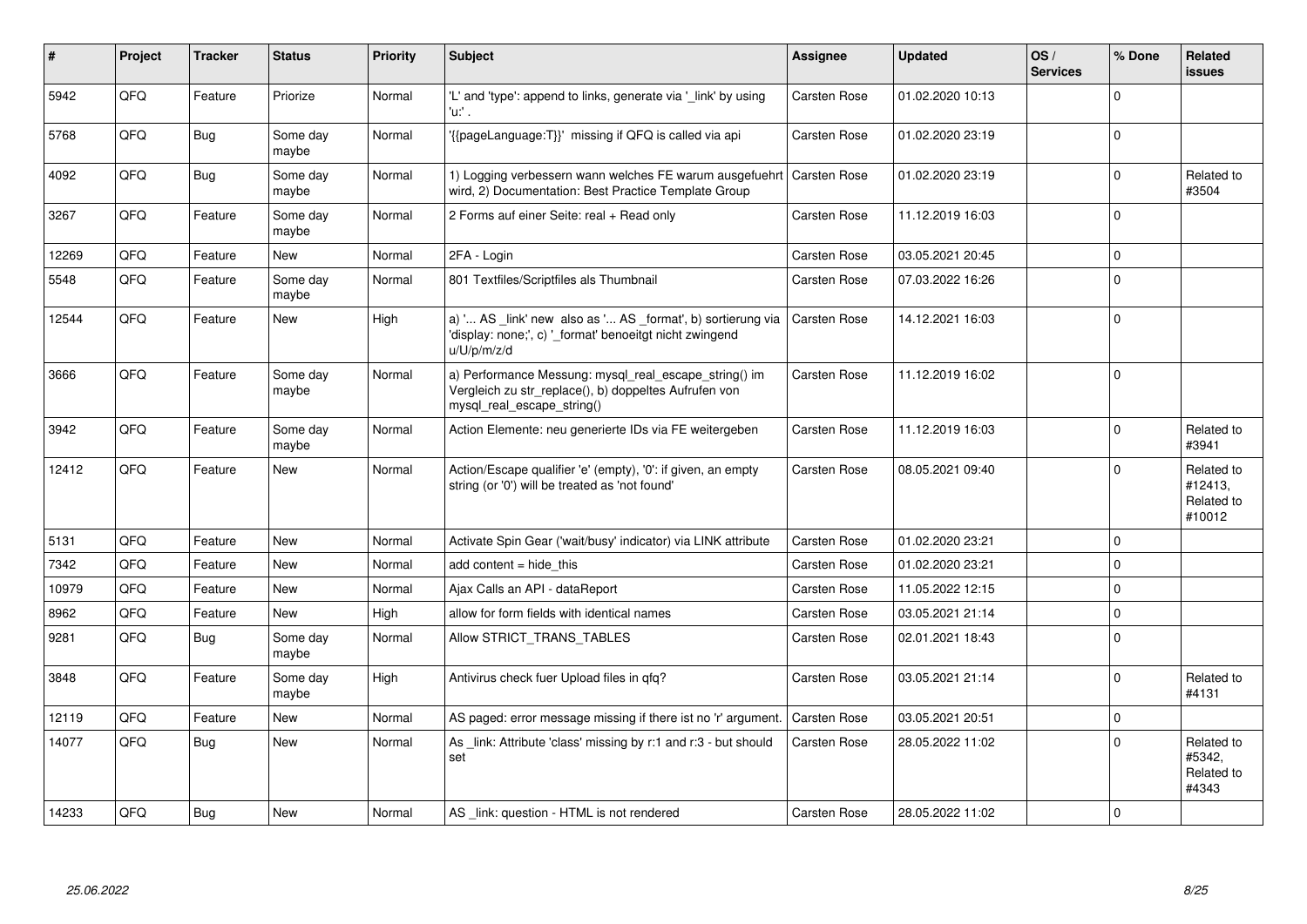| ∦     | Project | <b>Tracker</b> | <b>Status</b>     | <b>Priority</b> | <b>Subject</b>                                                                                                      | <b>Assignee</b> | <b>Updated</b>   | OS/<br><b>Services</b> | % Done              | Related<br><b>issues</b>                      |
|-------|---------|----------------|-------------------|-----------------|---------------------------------------------------------------------------------------------------------------------|-----------------|------------------|------------------------|---------------------|-----------------------------------------------|
| 3947  | QFQ     | Feature        | Some day<br>maybe | Normal          | Attack detectect: logout current user                                                                               | Carsten Rose    | 11.12.2019 16:03 |                        | $\Omega$            | Related to<br>#5458.<br>Related to<br>#6299   |
| 9275  | QFQ     | <b>Bug</b>     | New               | Normal          | autcron: t3 page, which takes to long to respond, is not<br>reported properly                                       | Carsten Rose    | 01.02.2020 23:22 |                        | 100                 |                                               |
| 4250  | QFQ     | Feature        | New               | Normal          | AutoCron in QFQ via PHP                                                                                             | Carsten Rose    | 01.02.2020 23:21 |                        | $\mathbf 0$         | Related to<br>#3292,<br>Related to<br>#3291   |
| 12146 | QFQ     | Feature        | New               | Normal          | Autocron Job: Anzeigen wann der naechste Job ausgefuehrt   Carsten Rose<br>wird, resp das er nicht ausgefuehrt wird |                 | 15.03.2021 15:23 |                        | $\Omega$            |                                               |
| 3291  | QFQ     | Feature        | Some day<br>maybe | Normal          | AutoCron websiteToken                                                                                               | Carsten Rose    | 11.12.2019 16:02 |                        | $\mathbf 0$         | Related to<br>#4250                           |
| 8431  | QFQ     | Bug            | New               | High            | autocron.php with wrong path                                                                                        | Carsten Rose    | 03.05.2021 21:14 |                        | $\mathbf 0$         |                                               |
| 7452  | QFQ     | Feature        | Some day<br>maybe | Normal          | automate deployment new QFQ version                                                                                 | Carsten Rose    | 16.09.2021 15:10 |                        | $\mathbf 0$         |                                               |
| 12452 | QFQ     | Feature        | Priorize          | Normal          | BaseURL: alsways with '/' at the end                                                                                | Carsten Rose    | 19.06.2022 13:45 |                        | $\mathbf 0$         | Related to<br>#10782                          |
| 9346  | QFQ     | Feature        | Priorize          | Normal          | beforeSave: check if an upload is given                                                                             | Carsten Rose    | 11.06.2021 21:18 |                        | $\mathbf 0$         |                                               |
| 3782  | QFQ     | Bug            | Priorize          | Normal          | Bei fehlerhafter Eingabe (z.B. Datum) sollte das erwartete<br>Format angezeigt werden                               | Carsten Rose    | 01.02.2020 10:13 |                        | $\mathbf 0$         |                                               |
| 12546 | QFQ     | Bug            | Feedback          | Normal          | Branch 'Development' - Unit Tests mit dirty workaround<br>angepasst                                                 | Carsten Rose    | 19.03.2022 17:48 |                        | $\mathbf 0$         |                                               |
| 8520  | QFQ     | Feature        | Some day<br>maybe | Normal          | Bring QFQ to Composer                                                                                               | Carsten Rose    | 16.09.2021 15:10 |                        | $\mathbf 0$         |                                               |
| 11893 | QFQ     | Feature        | New               | High            | Broken SIP: a) only report one time, b) only report in main<br>column                                               | Carsten Rose    | 12.05.2021 12:13 |                        | $\Omega$            | Related to<br>#12532,<br>Related to<br>#14187 |
| 9958  | QFQ     | Bug            | Priorize          | Normal          | Broken subrecord query: no error message                                                                            | Carsten Rose    | 05.02.2021 15:15 |                        | $\mathbf 0$         |                                               |
| 9177  | QFQ     | Bug            | New               | Normal          | Bug? QFQ tries to save an action FE, which has real<br>existing column name                                         | Carsten Rose    | 01.02.2020 23:22 |                        | $\mathbf 0$         |                                               |
| 10716 | QFQ     | Feature        | Some day<br>maybe | Normal          | Business Logic mit Externen Skripten                                                                                | Carsten Rose    | 16.09.2021 15:10 |                        | $\pmb{0}$           | Related to<br>#10713,<br>Related to<br>#8217  |
| 9781  | QFQ     | Feature        | New               | Normal          | Button: CSS class to make buttons smaller                                                                           | Carsten Rose    | 01.02.2020 23:22 |                        | $\mathsf{O}\xspace$ |                                               |
| 13467 | QFQ     | Feature        | New               | Normal          | ChangeLog Generator                                                                                                 | Carsten Rose    | 19.03.2022 17:46 |                        | $\mathbf 0$         | Related to<br>#11460                          |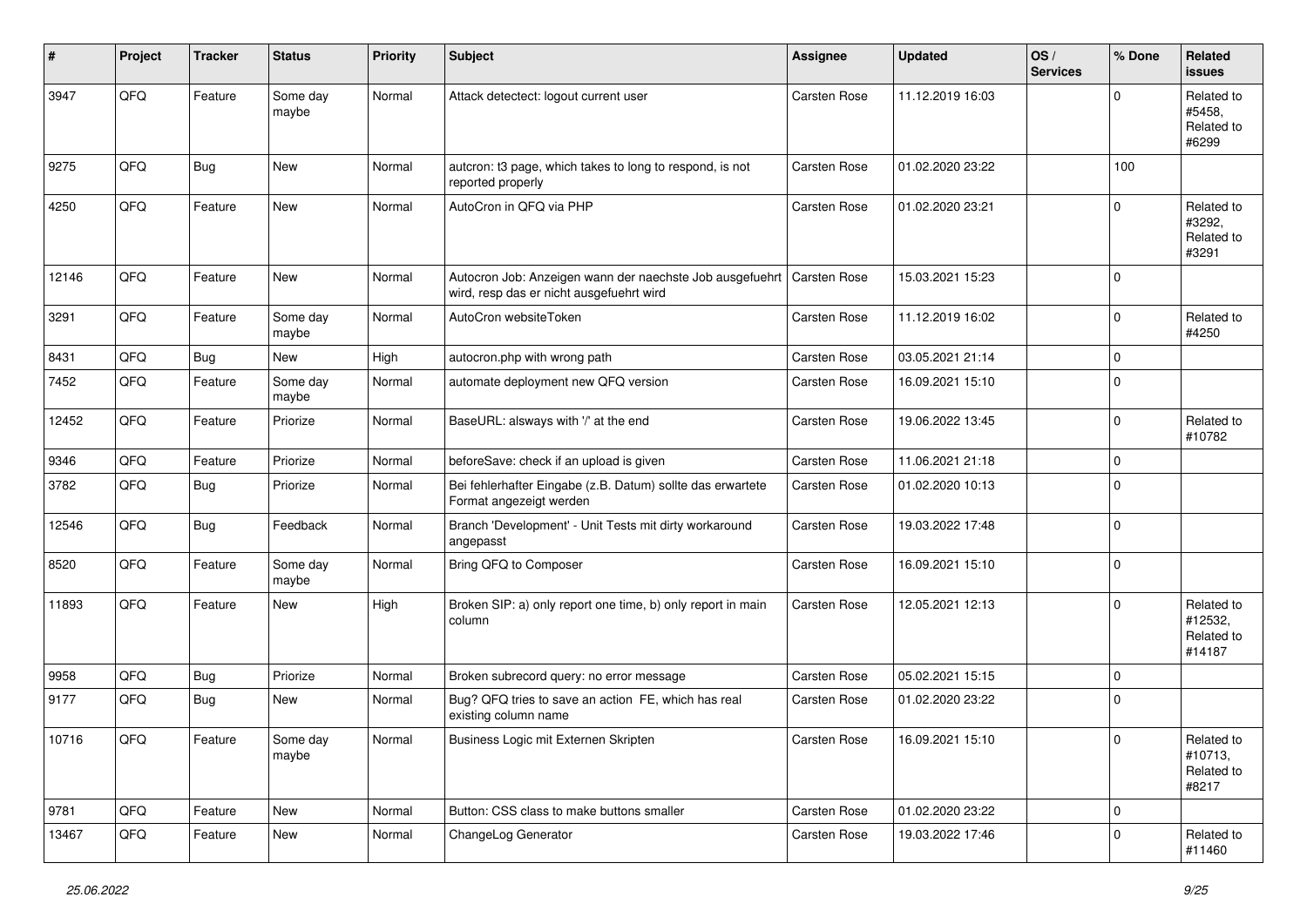| ∦     | Project | <b>Tracker</b> | <b>Status</b>     | <b>Priority</b> | <b>Subject</b>                                                                                                                | <b>Assignee</b>     | <b>Updated</b>   | OS/<br><b>Services</b> | % Done      | Related<br>issues                               |
|-------|---------|----------------|-------------------|-----------------|-------------------------------------------------------------------------------------------------------------------------------|---------------------|------------------|------------------------|-------------|-------------------------------------------------|
| 13451 | QFQ     | Bug            | <b>New</b>        | Normal          | Character Counter / Max Character: Problem in Safari                                                                          | <b>Carsten Rose</b> | 15.04.2022 17:18 |                        | $\Omega$    |                                                 |
| 12474 | QFQ     | Feature        | <b>New</b>        | Normal          | Check BaseConfigURL if it is given and the the last char is '/'                                                               | Carsten Rose        | 03.05.2021 20:45 |                        | $\Omega$    |                                                 |
| 9669  | QFQ     | <b>Bug</b>     | Some day<br>maybe | Normal          | Checkbox / Template Group: radio/checkbox visible broken<br>after 'add'                                                       | Carsten Rose        | 16.06.2021 13:47 |                        | $\mathbf 0$ | Related to<br>#8091                             |
| 11752 | QFQ     | Bug            | <b>New</b>        | Normal          | checkbox renders multiple input elements with same name                                                                       | <b>Carsten Rose</b> | 17.12.2020 14:58 |                        | $\Omega$    | Related to<br>#11750                            |
| 9691  | QFQ     | Bug            | In Progress       | Normal          | Checkbox: dynamic update > readonly                                                                                           | <b>Carsten Rose</b> | 01.02.2020 23:22 |                        | 50          | Related to<br>#9834                             |
| 12163 | QFQ     | Feature        | New               | Normal          | Checkbox: table wrap                                                                                                          | <b>Carsten Rose</b> | 03.05.2021 20:51 |                        | $\mathbf 0$ |                                                 |
| 6715  | QFQ     | Feature        | Some day<br>maybe | Normal          | Code-Refactoring: dbArray vereinheitlichen                                                                                    | Carsten Rose        | 11.12.2019 16:02 |                        | $\Omega$    |                                                 |
| 7102  | QFQ     | Feature        | New               | Normal          | Comment sign in report: '#' and '--'                                                                                          | <b>Carsten Rose</b> | 01.02.2020 23:21 |                        | $\mathbf 0$ |                                                 |
| 4279  | QFQ     | Bug            | Some day<br>maybe | High            | config.linkVars lost                                                                                                          | <b>Carsten Rose</b> | 03.05.2021 21:14 |                        | $\Omega$    |                                                 |
| 3349  | QFQ     | Bug            | Some day<br>maybe | Normal          | config.qfq.ini: a) vertraegt keine '=' im Value (z.B. Passwort),<br>b) Values sollten in ticks einschliessbar sein (spaces, ) | <b>Carsten Rose</b> | 11.12.2019 16:02 |                        | $\mathbf 0$ |                                                 |
| 8082  | QFQ     | Feature        | Priorize          | High            | Contact form without saving record                                                                                            | <b>Carsten Rose</b> | 07.12.2021 15:20 |                        | $\Omega$    | Related to<br>#8587,<br><b>Blocks</b><br>#11850 |
| 12714 | QFQ     | Bug            | <b>New</b>        | Normal          | Conversion of GIF to PDF broken when GIF contains Alpha.                                                                      | <b>Carsten Rose</b> | 19.03.2022 17:49 |                        | 0           |                                                 |
| 4650  | QFQ     | Feature        | Some day<br>maybe | Normal          | Convert html to doc/rtf                                                                                                       | <b>Carsten Rose</b> | 01.02.2020 23:20 |                        | $\Omega$    | Related to<br>#10704                            |
| 12327 | QFQ     | Bug            | <b>New</b>        | Normal          | Copy to clipboard: Glyphicon can not be changed                                                                               | <b>Carsten Rose</b> | 27.12.2021 17:59 |                        | $\mathbf 0$ |                                                 |
| 12330 | QFQ     | Feature        | New               | Normal          | Copy to input field / text area / TinyMCE                                                                                     | Carsten Rose        | 07.04.2021 09:01 |                        | $\mathbf 0$ |                                                 |
| 8089  | QFQ     | Feature        | <b>New</b>        | Normal          | Copy/Paste for FormElements                                                                                                   | <b>Carsten Rose</b> | 01.02.2020 23:22 |                        | $\mathbf 0$ |                                                 |
| 13843 | QFQ     | Feature        | New               | Normal          | Create JWT via QFQ                                                                                                            | <b>Carsten Rose</b> | 19.03.2022 17:42 |                        | $\Omega$    |                                                 |
| 13841 | QFQ     | Feature        | New               | Normal          | Create PDF via iText - evaluate                                                                                               | <b>Carsten Rose</b> | 19.03.2022 17:42 |                        | $\Omega$    |                                                 |
| 9136  | QFQ     | Feature        | New               | Normal          | Create ZIP files with dynamic PDFs                                                                                            | Carsten Rose        | 01.02.2020 23:22 |                        | $\mathbf 0$ |                                                 |
| 3990  | QFQ     | Feature        | Some day<br>maybe | High            | custom class definition: add space automatically                                                                              | <b>Carsten Rose</b> | 03.05.2021 21:14 |                        | $\mathbf 0$ |                                                 |
| 12337 | QFQ     | Feature        | Some day<br>maybe | Normal          | Database.php: better caching                                                                                                  | Carsten Rose        | 16.09.2021 15:10 |                        | 0           |                                                 |
| 3130  | QFQ     | Bug            | Some day<br>maybe | Normal          | Debug Info's nicht korrekt nach 'New > Save'.                                                                                 | Carsten Rose        | 11.12.2019 16:03 |                        | $\mathbf 0$ | Related to<br>#3253                             |
| 3331  | QFQ     | Feature        | Some day<br>maybe | Normal          | Default Tooltip fuer _page? Links: mit Form und Record ID                                                                     | Carsten Rose        | 11.12.2019 16:02 |                        | 0           |                                                 |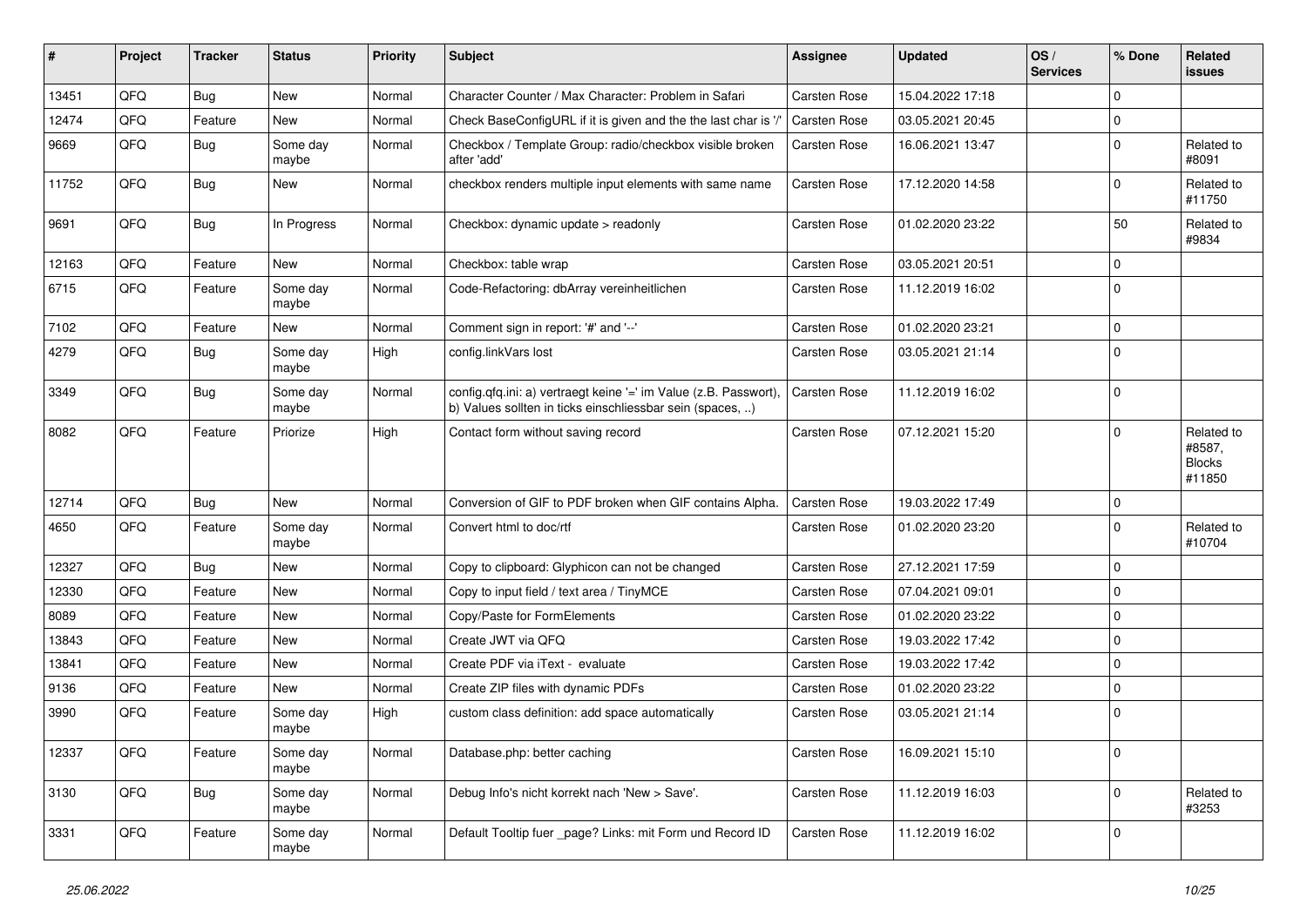| $\vert$ # | Project | <b>Tracker</b> | <b>Status</b>              | <b>Priority</b> | <b>Subject</b>                                                                                                     | Assignee            | <b>Updated</b>   | OS/<br><b>Services</b> | % Done      | Related<br>issues    |
|-----------|---------|----------------|----------------------------|-----------------|--------------------------------------------------------------------------------------------------------------------|---------------------|------------------|------------------------|-------------|----------------------|
| 9348      | QFQ     | Feature        | <b>New</b>                 | Normal          | defaultThumbnailSize: pre render thumbnails                                                                        | Carsten Rose        | 12.06.2021 09:05 |                        | $\Omega$    |                      |
| 13566     | QFQ     | Feature        | Ready to sync<br>(develop) | Normal          | Delete config-example.gfg.php file                                                                                 | Carsten Rose        | 23.12.2021 09:25 |                        | $\Omega$    |                      |
| 7630      | QFQ     | Feature        | Priorize                   | Normal          | detailed error message for simple upload                                                                           | Carsten Rose        | 01.02.2020 10:13 |                        | $\Omega$    |                      |
| 7481      | QFQ     | Feature        | <b>New</b>                 | Normal          | Detect 'BaseUrl' automatically                                                                                     | <b>Carsten Rose</b> | 01.02.2020 23:21 |                        | $\Omega$    |                      |
| 12503     | QFQ     | Feature        | Priorize                   | Normal          | Detect dangerous UPDATE statement with missing WHERE                                                               | <b>Carsten Rose</b> | 05.05.2021 22:09 |                        | $\mathbf 0$ |                      |
| 3273      | QFQ     | Feature        | Some day<br>maybe          | Low             | Dirty Flag in Form                                                                                                 | Carsten Rose        | 11.12.2019 16:02 |                        | 0           |                      |
| 3458      | QFQ     | Feature        | Some day<br>maybe          | Normal          | Display 'Edit Form Element'-Checkbox on form: should<br>depend on FE Group                                         | Carsten Rose        | 11.12.2019 16:02 |                        | $\Omega$    | Related to<br>#3447  |
| 8892      | QFQ     | Feature        | Some day<br>maybe          | Normal          | Display and Edit SQL Comments in Form Editor                                                                       | <b>Carsten Rose</b> | 11.12.2019 16:01 |                        | $\Omega$    |                      |
| 13460     | QFQ     | <b>Bug</b>     | <b>New</b>                 | Normal          | Doc: Password set/reset  password should not processed<br>with 'html encode'                                       | <b>Carsten Rose</b> | 19.03.2022 17:46 |                        | $\Omega$    |                      |
| 8894      | QFQ     | Feature        | Some day<br>maybe          | Normal          | Documentation Tags Usable in QFQ Application                                                                       | Carsten Rose        | 11.12.2019 16:01 |                        | $\Omega$    |                      |
| 3905      | QFQ     | Feature        | Some day<br>maybe          | Normal          | Documentation: Best Practice anhand eines Online<br>Bewerbungstools                                                | Carsten Rose        | 11.12.2019 16:03 |                        | $\Omega$    |                      |
| 12109     | QFQ     | Feature        | <b>New</b>                 | Normal          | Donwload Link: Plain, SIP, Persistent Link, Peristent SIP -<br>new notation                                        | Carsten Rose        | 03.05.2021 20:45 |                        | $\Omega$    | Related to<br>#12085 |
| 4293      | QFQ     | <b>Bug</b>     | Some day<br>maybe          | Normal          | Download broken if token 'd:' is missing - but no error<br>message                                                 | Carsten Rose        | 11.12.2019 16:03 |                        | $\Omega$    | Related to<br>#7514  |
| 5221      | QFQ     | Bug            | New                        | High            | Download Dialog: Bleibt stehen in FF wenn Datei<br>automatisch gespeichert wird.                                   | <b>Carsten Rose</b> | 03.05.2021 21:14 |                        | $\Omega$    |                      |
| 10996     | QFQ     | Feature        | <b>New</b>                 | Normal          | Download video via sip: no seek                                                                                    | Carsten Rose        | 12.08.2020 14:18 |                        | $\Omega$    |                      |
| 6292      | QFQ     | Feature        | New                        | Normal          | Download: File speichern mit Hash aber original Filename in<br>der Datenbank vermerken fuer Downloads              | Carsten Rose        | 01.02.2020 23:21 |                        | $\Omega$    |                      |
| 7217      | QFQ     | Feature        | Priorize                   | Normal          | Download: notice User if `_sip=?` is missing                                                                       | Carsten Rose        | 01.02.2020 10:13 |                        | $\Omega$    |                      |
| 12603     | QFQ     | Feature        | <b>New</b>                 | Normal          | Dropdown (Select), Radio, checkbox:<br>itemListAlways={{!SELECT key, value}}                                       | Carsten Rose        | 19.03.2022 17:47 |                        | $\Omega$    |                      |
| 10119     | QFQ     | Feature        | New                        | Normal          | Dropdown (selectlist) & Type Ahead: format and catagorize<br>list                                                  | <b>Carsten Rose</b> | 07.05.2020 09:36 |                        | $\Omega$    |                      |
| 2995      | QFQ     | Feature        | Some day<br>maybe          | Normal          | Dropdown JQuery Plugin: 'chosen' - Moeglichkeit um Select<br>Listen mehr Funktion zu geben. Kein Bootstrap noetig. | Carsten Rose        | 11.12.2019 16:03 |                        | $\Omega$    |                      |
| 9975      | QFQ     | <b>Bug</b>     | Priorize                   | Normal          | Dropdown Menu: 'r:3' broken                                                                                        | Carsten Rose        | 01.02.2020 10:13 |                        | $\Omega$    |                      |
| 12670     | QFQ     | <b>Bug</b>     | <b>New</b>                 | High            | Dropdown-Menu classes können nicht mehr angegeben<br>werden                                                        | Carsten Rose        | 07.12.2021 17:19 |                        | $\Omega$    |                      |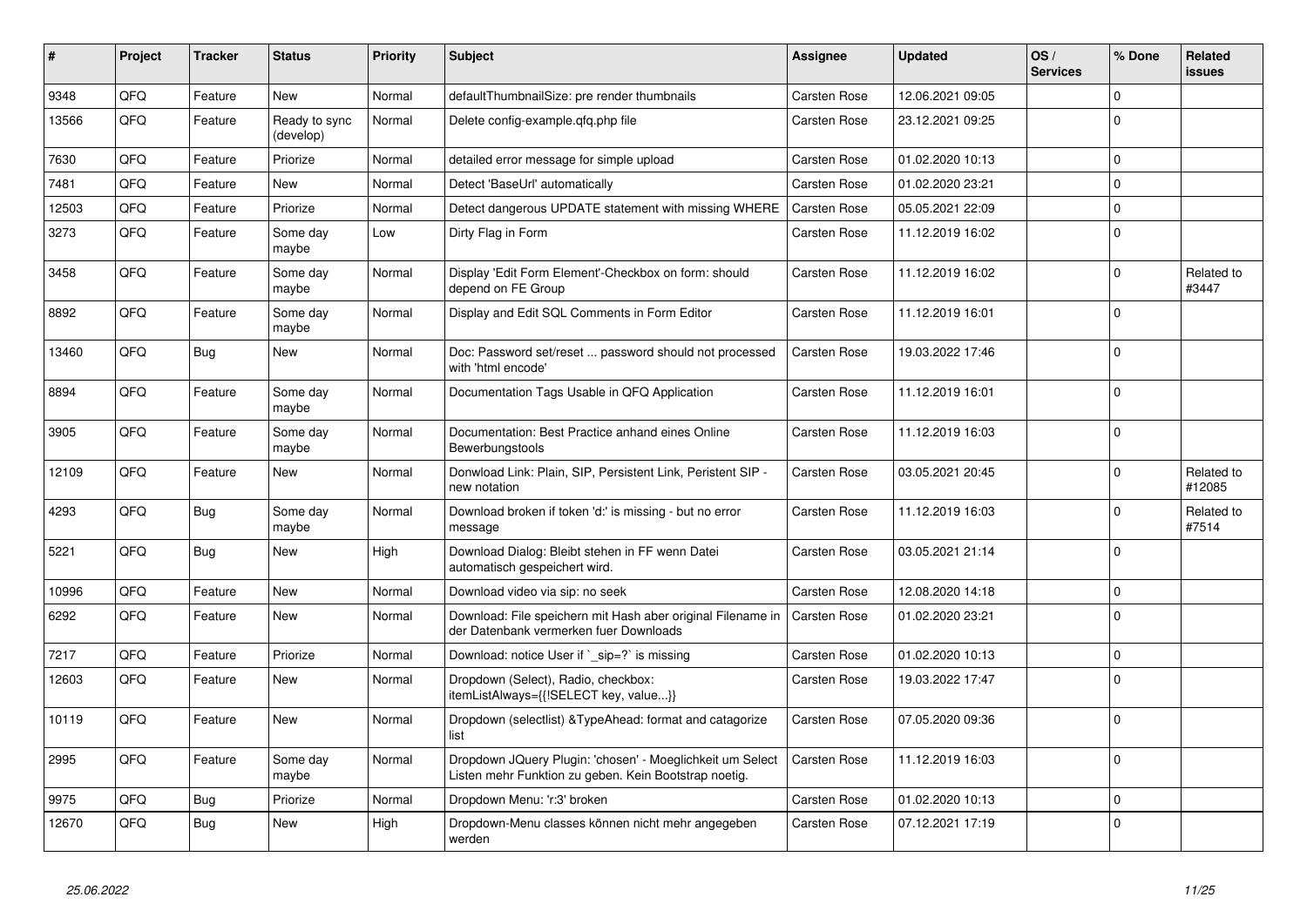| #     | Project | <b>Tracker</b> | <b>Status</b>     | <b>Priority</b> | <b>Subject</b>                                                                                                   | Assignee            | <b>Updated</b>   | OS/<br><b>Services</b> | % Done      | Related<br><b>issues</b>  |
|-------|---------|----------------|-------------------|-----------------|------------------------------------------------------------------------------------------------------------------|---------------------|------------------|------------------------|-------------|---------------------------|
| 4869  | QFQ     | Feature        | Some day<br>maybe | Normal          | Dynamic Update (show, hide, readonly?, required?) for<br><b>Template Group Elements</b>                          | <b>Carsten Rose</b> | 01.02.2020 23:19 |                        | 0           | Related to<br>#4865       |
| 4583  | QFQ     | Bug            | Some day<br>maybe | Normal          | Dynamic Update bei TypeAhead Feldern                                                                             | Carsten Rose        | 01.02.2020 23:19 |                        | $\Omega$    |                           |
| 3216  | QFQ     | Feature        | Some day<br>maybe | Normal          | dynamic update für checkbox label2                                                                               | Carsten Rose        | 11.12.2019 16:03 |                        | 0           | Related to<br>#2081       |
| 11504 | QFQ     | Feature        | New               | Normal          | Dynamic Update: Button text update for 'Save',' Close' &<br>'Delete'                                             | Carsten Rose        | 12.11.2020 23:44 |                        | $\Omega$    |                           |
| 3811  | QFQ     | <b>Bug</b>     | Some day<br>maybe | Normal          | Dynamic Update: extraButtonInfo - Text aktualisieren                                                             | Carsten Rose        | 11.12.2019 16:03 |                        | $\Omega$    | Related to<br>#11517      |
| 8106  | QFQ     | Bug            | Some day<br>maybe | Normal          | Dynamic Update: Feld kann nicht auf empty zurückgesetzt<br>werden                                                | Carsten Rose        | 11.12.2019 16:01 |                        | $\Omega$    |                           |
| 4082  | QFQ     | Feature        | New               | Normal          | Dynamic Update: modeSql - useful default                                                                         | Carsten Rose        | 01.02.2020 23:22 |                        | $\Omega$    |                           |
| 3682  | QFQ     | Bug            | Some day<br>maybe | Normal          | Dynamic update: Radio buttons                                                                                    | Carsten Rose        | 11.12.2019 16:02 |                        | $\Omega$    |                           |
| 7002  | QFQ     | <b>Bug</b>     | New               | Normal          | Dynamic Update: row does not disappear / appear                                                                  | Carsten Rose        | 01.02.2020 23:22 |                        | 0           |                           |
| 7109  | QFQ     | Feature        | New               | Normal          | Dynamic Updates: row/element hide                                                                                | <b>Carsten Rose</b> | 01.02.2020 23:22 |                        | $\Omega$    | Has<br>duplicate<br>#4081 |
| 11460 | QFQ     | Feature        | <b>New</b>        | Normal          | Easier creation of changelog: gitchangelog                                                                       | Carsten Rose        | 12.06.2021 10:20 |                        | $\Omega$    | Related to<br>#13467      |
| 9783  | QFQ     | Bug            | <b>New</b>        | Normal          | Email with special characters                                                                                    | Carsten Rose        | 01.02.2020 23:22 |                        | $\Omega$    |                           |
| 3864  | QFQ     | Feature        | New               | Normal          | Encrypt / decrypt field                                                                                          | <b>Carsten Rose</b> | 08.03.2021 18:08 |                        | $\Omega$    |                           |
| 5579  | QFQ     | Feature        | Some day<br>maybe | Normal          | Enhance Doc / Presentation: variable type 'link column type'                                                     | <b>Carsten Rose</b> | 01.02.2020 23:19 |                        | $\Omega$    |                           |
| 8585  | QFQ     | Feature        | Priorize          | Normal          | Enhance Error message for 'unknown form'                                                                         | Carsten Rose        | 01.02.2020 10:13 |                        | $\mathbf 0$ |                           |
| 6250  | QFQ     | Feature        | In Progress       | Normal          | Enhance layout: a) Subrecord, b) Subrecord-Title                                                                 | Carsten Rose        | 01.02.2020 23:22 |                        | $\Omega$    | Related to<br>#5391       |
| 9013  | QFQ     | Bug            | <b>New</b>        | Normal          | Error in Twig template not handled                                                                               | Carsten Rose        | 20.10.2021 13:43 |                        | $\Omega$    |                           |
| 6677  | QFQ     | Bug            | <b>New</b>        | Normal          | Error message FE Action Element: no/wrong FE reference<br>who cause the problem.                                 | <b>Carsten Rose</b> | 01.02.2020 23:21 |                        | $\mathbf 0$ |                           |
| 7547  | QFQ     | Bug            | <b>New</b>        | Normal          | Error Message in afterSave: wrong parameter column<br>reported                                                   | Carsten Rose        | 01.02.2020 23:22 |                        | 0           |                           |
| 5132  | QFQ     | Feature        | Some day<br>maybe | Normal          | Error Message sendmail missing attachment: more details                                                          | Carsten Rose        | 01.02.2020 23:19 |                        | $\mathbf 0$ |                           |
| 6912  | QFQ     | Bug            | New               | Normal          | error Message Var 'deadline' already set in SIP - in Form<br>with FE.value={{deadline:R:::{{deadlinePeriod:Y}}}} | Carsten Rose        | 01.02.2020 23:21 |                        | $\mathbf 0$ |                           |
| 9127  | QFQ     | <b>Bug</b>     | New               | Normal          | Error Message: change 'roll over' color - text not readable                                                      | Carsten Rose        | 01.02.2020 23:22 |                        | 0           |                           |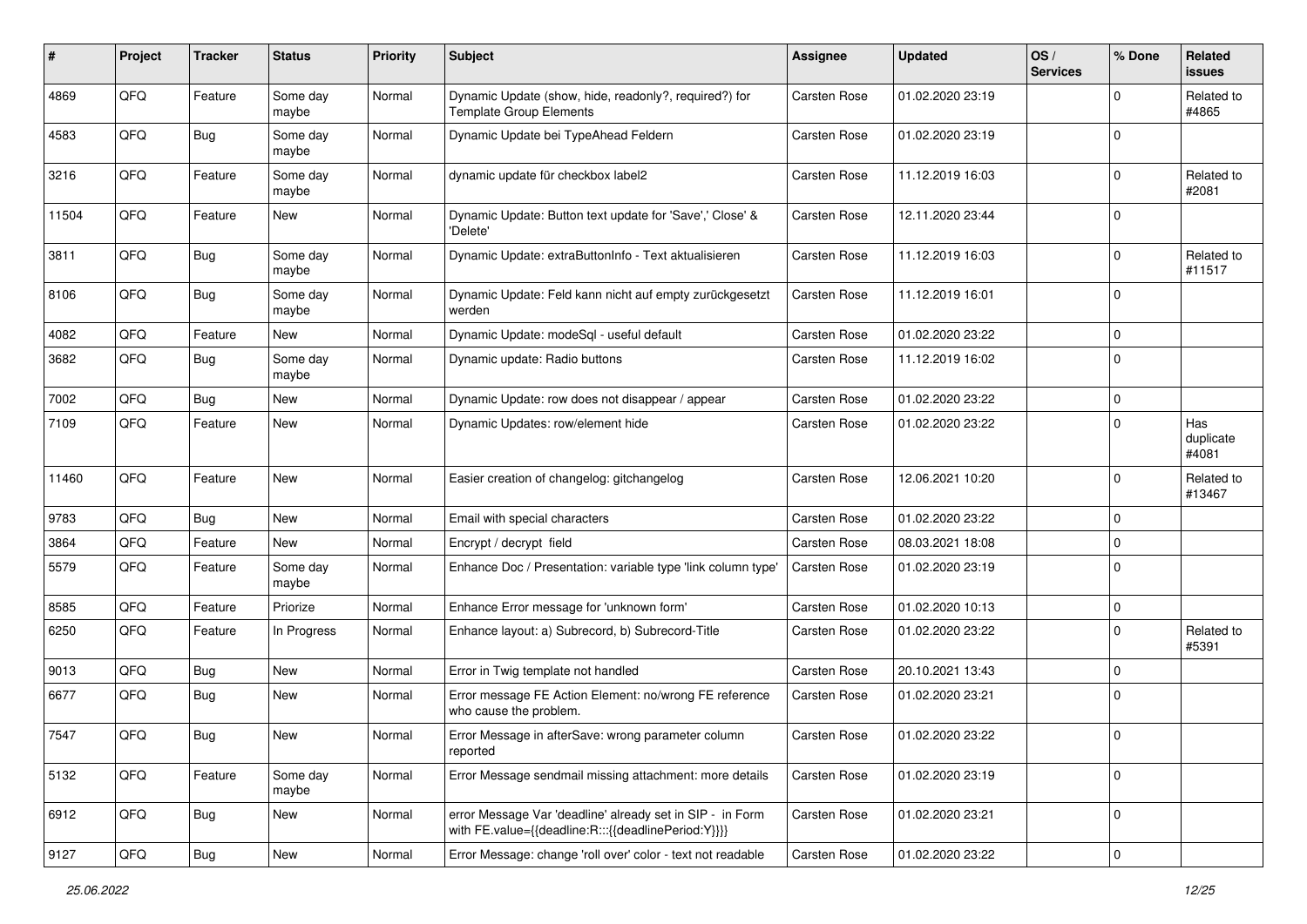| ∦     | Project | <b>Tracker</b> | <b>Status</b>     | <b>Priority</b> | <b>Subject</b>                                                                                                          | Assignee            | <b>Updated</b>   | OS/<br><b>Services</b> | % Done      | Related<br><b>issues</b>                                                                                                       |
|-------|---------|----------------|-------------------|-----------------|-------------------------------------------------------------------------------------------------------------------------|---------------------|------------------|------------------------|-------------|--------------------------------------------------------------------------------------------------------------------------------|
| 9128  | QFQ     | Feature        | <b>New</b>        | Normal          | Error Message: not replaced variables- a) replace back to<br>'{{', b) underline                                         | <b>Carsten Rose</b> | 01.02.2020 23:22 |                        | $\mathbf 0$ | Related to<br>#9129                                                                                                            |
| 4330  | QFQ     | Feature        | Some day<br>maybe | Normal          | Error Message: report missing {{ / }} in sqlUpdate, sqlInsert,<br>sqlDelete, sqlAfter, sqlBefore in FE action elements. | Carsten Rose        | 01.02.2020 23:20 |                        | $\mathbf 0$ |                                                                                                                                |
| 4328  | QFQ     | Bug            | Some day<br>maybe | Normal          | Error Message: Show FE name/number on problems in FE                                                                    | Carsten Rose        | 01.02.2020 23:20 |                        | $\Omega$    |                                                                                                                                |
| 10976 | QFQ     | Feature        | <b>New</b>        | Normal          | Excel Export Verbesserungen                                                                                             | Carsten Rose        | 06.08.2020 10:56 |                        | $\mathbf 0$ |                                                                                                                                |
| 12024 | QFQ     | Feature        | <b>New</b>        | Normal          | Excel Export: text columns by default decode<br>htmlspeciachar()                                                        | Carsten Rose        | 17.02.2021 23:55 |                        | $\Omega$    | Related to<br>#12022                                                                                                           |
| 6594  | QFQ     | Feature        | New               | Normal          | Excel: on download, check if there is a valid sip                                                                       | Carsten Rose        | 01.02.2020 23:21 |                        | $\mathbf 0$ |                                                                                                                                |
| 3900  | QFQ     | Feature        | Some day<br>maybe | Normal          | Extend documentation of 'Copy / Paste'                                                                                  | Carsten Rose        | 11.12.2019 16:03 |                        | $\mathbf 0$ | Related to<br>#3899                                                                                                            |
| 11217 | QFQ     | Feature        | Some day<br>maybe | Normal          | <b>Extend Script Functionality</b>                                                                                      | Carsten Rose        | 16.09.2021 15:10 |                        | $\mathbf 0$ |                                                                                                                                |
| 11517 | QFQ     | Bug            | In Progress       | Normal          | extraButtonInfo Broken for multiple FormElements                                                                        | <b>Carsten Rose</b> | 12.05.2022 13:12 |                        | $\mathbf 0$ | Related to<br>#7890,<br>Related to<br>#3811, Has<br>duplicate<br>#10905, Has<br>duplicate<br>#10553, Has<br>duplicate<br>#6779 |
| 4528  | QFQ     | Bug            | Some day<br>maybe | Normal          | extraButtonLock mit SQLAhead Bug                                                                                        | <b>Carsten Rose</b> | 01.02.2020 23:19 |                        | $\mathbf 0$ |                                                                                                                                |
| 8719  | QFQ     | Feature        | <b>New</b>        | Normal          | extraButtonLock: add support for 0/1                                                                                    | Carsten Rose        | 01.02.2020 23:22 |                        | $\mathbf 0$ |                                                                                                                                |
| 9862  | QFQ     | Bug            | Priorize          | Normal          | Failed writing to sql mail qfq.log should throw an exception                                                            | <b>Carsten Rose</b> | 01.02.2020 10:13 |                        | $\mathbf 0$ |                                                                                                                                |
| 8584  | QFQ     | Feature        | Priorize          | Normal          | FE 'Action' - never assign to Container (except Template<br>Group)                                                      | Carsten Rose        | 01.02.2020 10:13 |                        | $\mathbf 0$ |                                                                                                                                |
| 9352  | QFQ     | Feature        | New               | Normal          | FE 'Native' fire slaveld, sqlAfter, sqlIns                                                                              | Carsten Rose        | 01.02.2020 23:22 |                        | $\mathbf 0$ |                                                                                                                                |
| 7812  | QFQ     | Feature        | New               | Normal          | FE 'Subrecord' - new option 'subrecordShowFilter',<br>'subrecordPaging'                                                 | Carsten Rose        | 01.02.2020 23:22 |                        | $\Omega$    |                                                                                                                                |
| 9531  | QFQ     | Bug            | New               | High            | FE File: Dynamic Update / modeSql / required detected<br>even it not set                                                | Carsten Rose        | 11.06.2021 20:32 |                        | $\Omega$    | Related to<br>#12398                                                                                                           |
| 3750  | QFQ     | Bug            | Some day<br>maybe | Normal          | FE in a row: if one violates check, all are red                                                                         | <b>Carsten Rose</b> | 11.12.2019 16:03 |                        | $\mathbf 0$ |                                                                                                                                |
| 12040 | QFQ     | Bug            | <b>New</b>        | Normal          | FE Mode 'hidden' für zwei FEs auf einer Zeile                                                                           | Carsten Rose        | 18.02.2021 10:13 |                        | $\mathbf 0$ |                                                                                                                                |
| 3547  | QFQ     | Bug            | New               | Normal          | FE of type 'note' causes writing of empty fields.                                                                       | Carsten Rose        | 01.02.2020 23:21 |                        | $\mathbf 0$ |                                                                                                                                |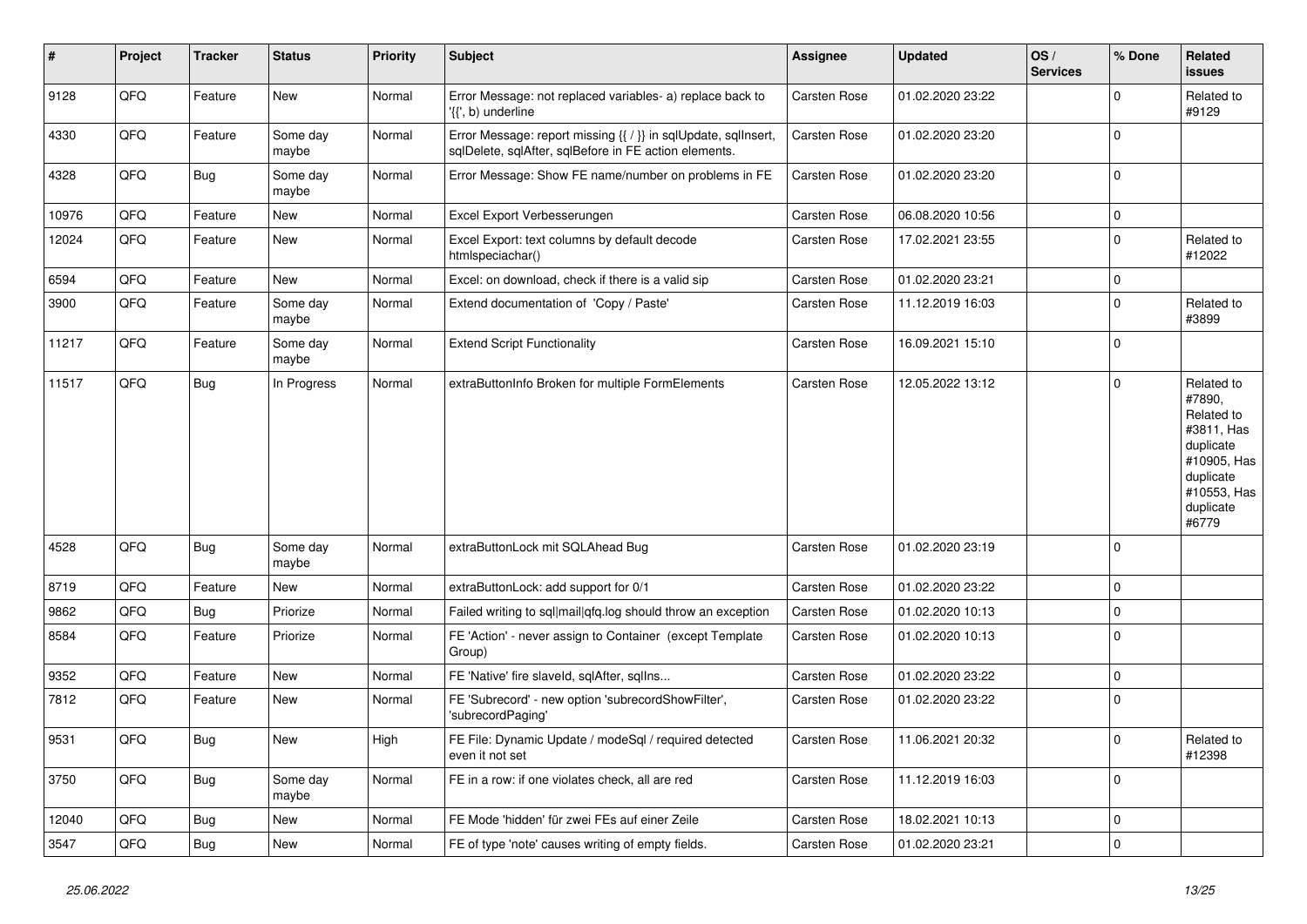| ∦     | Project | <b>Tracker</b> | <b>Status</b>     | <b>Priority</b> | <b>Subject</b>                                                                                                       | Assignee            | <b>Updated</b>   | OS/<br><b>Services</b> | % Done      | Related<br><b>issues</b>                                              |
|-------|---------|----------------|-------------------|-----------------|----------------------------------------------------------------------------------------------------------------------|---------------------|------------------|------------------------|-------------|-----------------------------------------------------------------------|
| 7656  | QFQ     | Bug            | Priorize          | Normal          | FE with required, 'pattern' and 'extraButtonLock': always<br>complain about missing value                            | Carsten Rose        | 01.02.2020 10:13 |                        | $\Omega$    |                                                                       |
| 8277  | QFQ     | Feature        | Priorize          | Normal          | fe.parameter.default=                                                                                                | Carsten Rose        | 01.02.2020 23:17 |                        | $\Omega$    | Related to<br>#8113                                                   |
| 10013 | QFQ     | Feature        | Some day<br>maybe | Normal          | FE.typ=editor: CodeMirror                                                                                            | Carsten Rose        | 08.06.2022 10:37 |                        | $\Omega$    | Related to<br>#12611,<br>Related to<br>#12490,<br>Related to<br>#7732 |
| 5021  | QFQ     | Bug            | Some day<br>maybe | Normal          | FE.typ=extra - during save displays error 'datum2' already<br>filled in STORE_SIP - the value is stored nevertheless | <b>Carsten Rose</b> | 01.02.2020 23:19 |                        | $\Omega$    | Related to<br>#3875                                                   |
| 5559  | QFQ     | Bug            | New               | Normal          | FE.type = Upload: 'accept' might contain variables                                                                   | Carsten Rose        | 11.05.2020 21:23 |                        | $\mathbf 0$ |                                                                       |
| 8049  | QFQ     | Bug            | <b>New</b>        | Normal          | FE.type=note, column 'value': text moves some pixel to top<br>after save                                             | Carsten Rose        | 01.02.2020 23:22 |                        | $\mathbf 0$ |                                                                       |
| 9317  | QFQ     | <b>Bug</b>     | <b>New</b>        | Normal          | FE.type=note: with dynamic show/hidden an empty label<br>causes trouble                                              | <b>Carsten Rose</b> | 01.02.2020 23:22 |                        | $\Omega$    |                                                                       |
| 7899  | QFQ     | Bug            | <b>New</b>        | High            | Fe.type=password / retype / required: always complain<br>about missing value                                         | Carsten Rose        | 03.05.2021 21:14 |                        | $\Omega$    |                                                                       |
| 10082 | QFQ     | Bug            | <b>New</b>        | Normal          | FE.type=SELECT - 'sanatize' Class                                                                                    | Carsten Rose        | 07.05.2020 09:36 |                        | $\Omega$    | Related to<br>#10081                                                  |
| 12162 | QFQ     | Feature        | New               | Normal          | FE.type=sendmail: personalized mailing (several mails) via<br>template                                               | Carsten Rose        | 03.05.2021 20:45 |                        | $\Omega$    |                                                                       |
| 9347  | QFQ     | <b>Bug</b>     | New               | High            | FE.type=upload with dynamic show/hidden: required not<br>detected                                                    | Carsten Rose        | 12.06.2021 10:40 |                        | $\Omega$    | Related to<br>#5305,<br>Related to<br>#12398                          |
| 8037  | QFQ     | <b>Bug</b>     | Priorize          | Normal          | FE.type=upload (advanced mode): {{slaveld:V}} missing<br>during dynamic update                                       | <b>Carsten Rose</b> | 01.02.2020 10:13 |                        | $\mathbf 0$ |                                                                       |
| 9534  | QFQ     | Bug            | Priorize          | Urgent          | FE.type=upload: 'Unknown Mode: ID"                                                                                   | Carsten Rose        | 03.05.2021 21:14 |                        | $\Omega$    | Related to<br>#9532                                                   |
| 9533  | QFQ     | <b>Bug</b>     | New               | Normal          | FE.type=upload: Check in 'beforeSave' if upload is given                                                             | Carsten Rose        | 01.02.2020 23:22 |                        | $\Omega$    | Related to<br>#11523                                                  |
| 7512  | QFQ     | Bug            | <b>New</b>        | Normal          | FE: inputType=number >> 'pattern' is not respected                                                                   | Carsten Rose        | 01.02.2020 23:22 |                        | $\mathbf 0$ |                                                                       |
| 7920  | QFQ     | Feature        | <b>New</b>        | Normal          | FE: Syntax Highlight, Zeinlenumbruch                                                                                 | <b>Carsten Rose</b> | 01.02.2020 10:03 |                        | $\Omega$    |                                                                       |
| 10937 | QFQ     | Bug            | <b>New</b>        | Normal          | Fehler mit abhängigen Select- Feldern beim Positionieren                                                             | <b>Carsten Rose</b> | 12.11.2020 23:45 |                        | $\mathbf 0$ |                                                                       |
| 4872  | QFQ     | Feature        | Some day<br>maybe | Normal          | Fields of Typo3 page available in STORE_TYPO3                                                                        | <b>Carsten Rose</b> | 01.02.2020 23:19 |                        | $\Omega$    |                                                                       |
| 4413  | QFQ     | Feature        | <b>New</b>        | Normal          | fieldset: show/hidden, modeSql, dynamicUpdate                                                                        | Carsten Rose        | 09.02.2022 15:19 |                        | $\mathbf 0$ |                                                                       |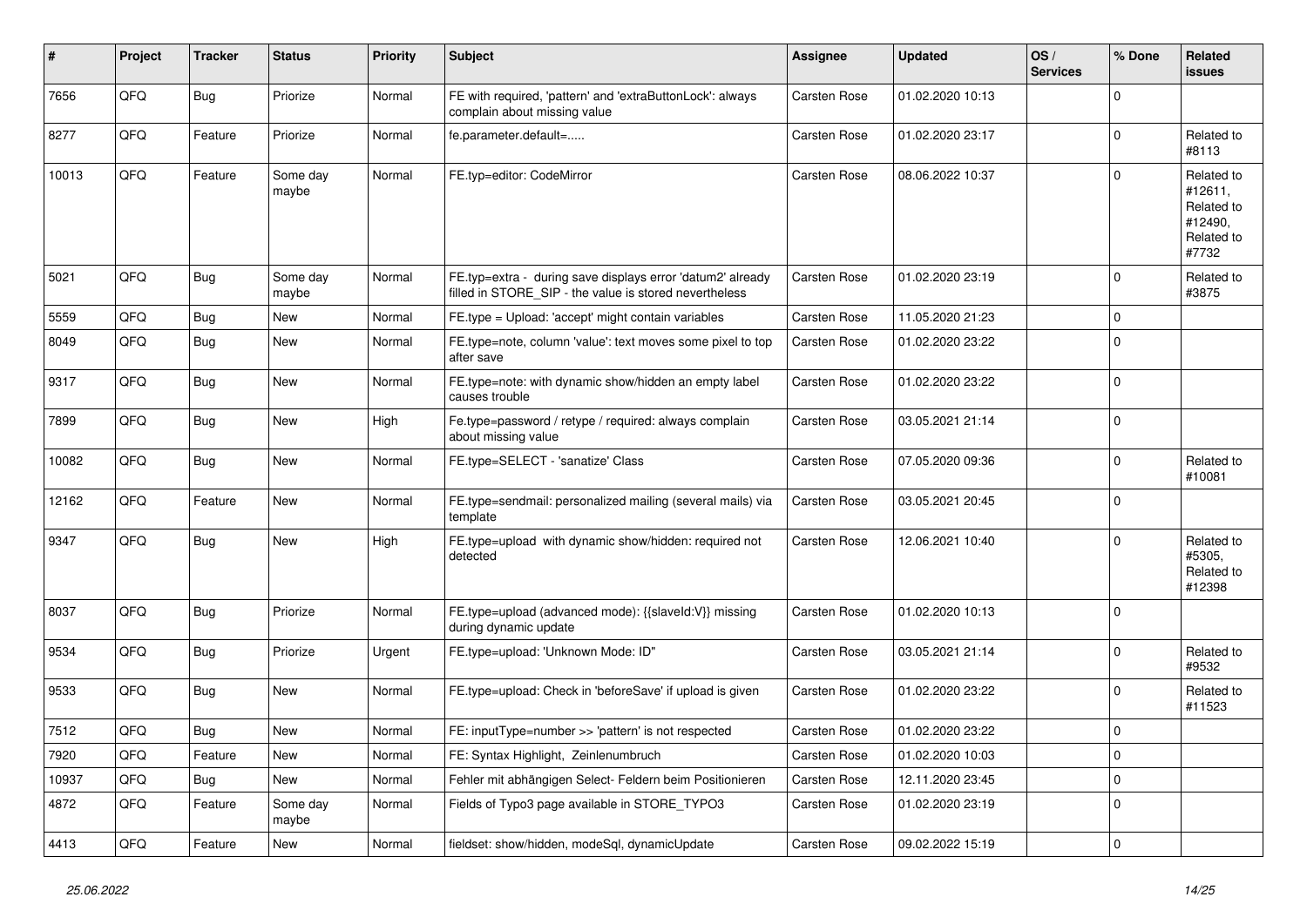| #     | Project | <b>Tracker</b> | <b>Status</b>     | <b>Priority</b> | <b>Subject</b>                                                                                                                                      | <b>Assignee</b>     | <b>Updated</b>   | OS/<br><b>Services</b> | % Done      | Related<br>issues         |
|-------|---------|----------------|-------------------|-----------------|-----------------------------------------------------------------------------------------------------------------------------------------------------|---------------------|------------------|------------------------|-------------|---------------------------|
| 6462  | QFQ     | <b>Bug</b>     | New               | Normal          | File Upload: Nutzlose Fehlermeldung wenn Datei zu gross                                                                                             | Carsten Rose        | 01.02.2020 23:21 |                        | $\Omega$    | Related to<br>#6139       |
| 8336  | QFQ     | Feature        | New               | Normal          | Form > modified > Close New: a) Optional disable popup, b)<br>custom text, c) mode on save: close stay                                              | Carsten Rose        | 01.02.2020 23:22 |                        | $\mathbf 0$ | Related to<br>#8335       |
| 9602  | QFQ     | Feature        | <b>New</b>        | Normal          | Form definition as JSON                                                                                                                             | Carsten Rose        | 01.02.2020 23:21 |                        | $\Omega$    | Related to<br>#9600       |
| 4756  | QFQ     | Bug            | New               | Normal          | Form dirty even nothing changes                                                                                                                     | Carsten Rose        | 11.12.2019 16:16 |                        | $\mathbf 0$ |                           |
| 11322 | QFQ     | Feature        | Some day<br>maybe | Normal          | Form Element JSON - (multiline parameter field)                                                                                                     | Carsten Rose        | 16.09.2021 15:10 |                        | $\Omega$    |                           |
| 12315 | QFQ     | Feature        | Some day<br>maybe | Normal          | Form History (Diffs) / Backups                                                                                                                      | Carsten Rose        | 16.09.2021 15:10 |                        | $\mathbf 0$ |                           |
| 5557  | QFQ     | Bug            | Some day<br>maybe | Normal          | Form load: STORE_RECORD filled, but should be empty                                                                                                 | Carsten Rose        | 01.02.2020 23:19 |                        | 0           |                           |
| 5983  | QFQ     | Feature        | Some day<br>maybe | Normal          | Form Submit (save & update): normalize date/-time FE                                                                                                | Carsten Rose        | 01.02.2020 23:19 |                        | 0           |                           |
| 12581 | QFQ     | Bug            | New               | Normal          | Form.forward=close: Record 'new' in new browser tab ><br>save (& close) >> Form is not reloaded with new created<br>record id and stays in mode=new | Carsten Rose        | 19.03.2022 17:48 |                        | $\mathbf 0$ |                           |
| 9668  | QFQ     | Feature        | Priorize          | Normal          | Form.mode: rename 'hidden' to 'hide'                                                                                                                | Carsten Rose        | 05.05.2021 22:14 |                        | $\Omega$    | Related to<br>#6437       |
| 9773  | QFQ     | Bug            | New               | Normal          | form.parameter.formModeGlobal=requiredOff                                                                                                           | Carsten Rose        | 01.02.2020 15:56 |                        | 0           |                           |
| 3708  | QFQ     | Feature        | Some day<br>maybe | Normal          | Form: input - 'specialchars', 'none'  gewisse tags<br>erlauben, andere verbieten                                                                    | Carsten Rose        | 11.12.2019 16:02 |                        | $\mathbf 0$ | Related to<br>#14320      |
| 6289  | QFQ     | Feature        | <b>New</b>        | Normal          | Form: Log                                                                                                                                           | Carsten Rose        | 01.02.2020 23:21 |                        | $\mathbf 0$ |                           |
| 12468 | QFQ     | Bug            | New               | Urgent          | Form: update Form.title after save                                                                                                                  | Carsten Rose        | 03.05.2021 21:12 |                        | $\mathbf 0$ |                           |
| 6998  | QFQ     | Feature        | Priorize          | Normal          | Form: with debug=on show column information as tooltip of<br>column label                                                                           | Carsten Rose        | 01.02.2020 10:13 |                        | $\Omega$    |                           |
| 3877  | QFQ     | Feature        | Some day<br>maybe | Normal          | FormEditor: die Felder die aktuell nicht gebraucht werden<br>nur auf readonly/disabled setzen (nicht ausblenden > das<br>irritiert.                 | Carsten Rose        | 11.12.2019 16:03 |                        | 0           |                           |
| 9537  | QFQ     | Feature        | <b>New</b>        | Normal          | FormEditor: Edit fieldset in FrontEnd                                                                                                               | Carsten Rose        | 01.02.2020 23:22 |                        | $\mathbf 0$ |                           |
| 3350  | QFQ     | Feature        | Some day<br>maybe | Normal          | FormEditor: Hilfetext hinter 'checktype'                                                                                                            | <b>Carsten Rose</b> | 11.12.2019 16:02 |                        | 0           |                           |
| 8083  | QFG     | <b>Bug</b>     | New               | High            | FormEditor: primary table list does not respect<br>'indexDb={{indexData:Y}}'                                                                        | Carsten Rose        | 03.05.2021 21:14 |                        | $\mathbf 0$ | Has<br>duplicate<br>#6678 |
| 14290 | QFQ     | Feature        | Priorize          | Normal          | FormEditor: Show Table Definition                                                                                                                   | Carsten Rose        | 19.06.2022 16:37 |                        | 0           |                           |
| 7290  | QFQ     | Feature        | Priorize          | Normal          | FormEditor: title as textarea if LEN(title)>60                                                                                                      | Carsten Rose        | 01.02.2020 10:13 |                        | $\mathbf 0$ | Blocked by<br>#7682       |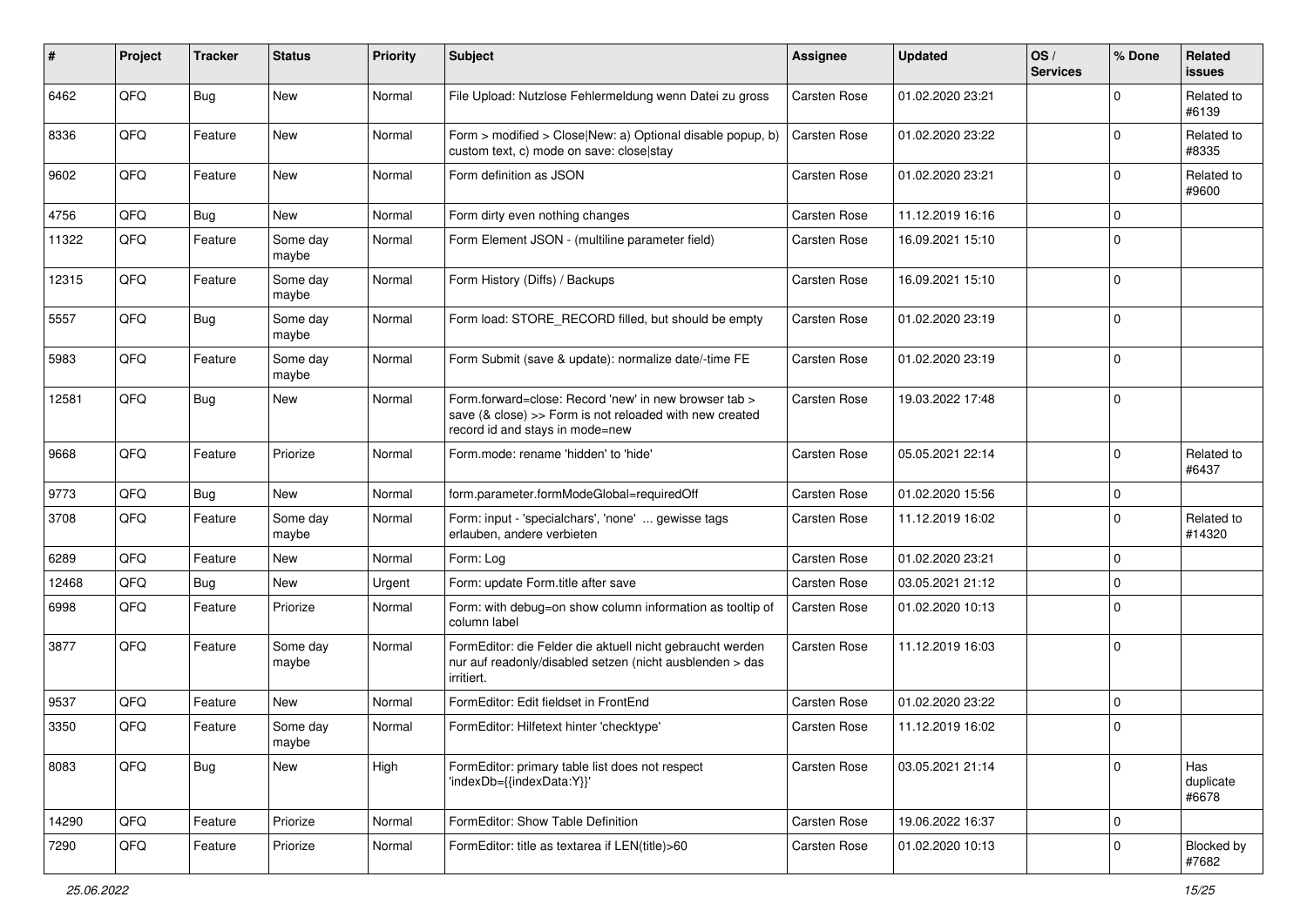| ∦     | Project | <b>Tracker</b> | <b>Status</b>     | <b>Priority</b> | Subject                                                                                                  | <b>Assignee</b>     | <b>Updated</b>   | OS/<br><b>Services</b> | % Done      | Related<br>issues                                                       |
|-------|---------|----------------|-------------------|-----------------|----------------------------------------------------------------------------------------------------------|---------------------|------------------|------------------------|-------------|-------------------------------------------------------------------------|
| 4008  | QFQ     | Bug            | Some day<br>maybe | Normal          | FormElemen.type=sendmail: wrong 'TO' if 'real<br>name <rea@mail.to>' is used</rea@mail.to>               | <b>Carsten Rose</b> | 11.12.2019 16:03 |                        | $\Omega$    |                                                                         |
| 8034  | QFQ     | Feature        | Priorize          | Normal          | FormElement 'data': 22.22.2222 should not be accepted                                                    | <b>Carsten Rose</b> | 01.02.2020 10:13 |                        | $\mathbf 0$ |                                                                         |
| 7890  | QFQ     | Bug            | New               | Normal          | FormElement 'required': extraButtonInfo not aligned                                                      | <b>Carsten Rose</b> | 11.06.2021 21:17 |                        | $\Omega$    | Related to<br>#11517                                                    |
| 10322 | QFQ     | Bug            | <b>New</b>        | Normal          | FormElement / Radio: missing column 'enum' >> FE not<br>reported                                         | <b>Carsten Rose</b> | 07.05.2020 09:37 |                        | 0           |                                                                         |
| 6602  | QFQ     | Feature        | <b>New</b>        | Normal          | Formlet: in Report auf Mausklick ein mini-form oeffnen                                                   | Carsten Rose        | 11.12.2019 16:16 |                        | $\Omega$    |                                                                         |
| 6609  | QFQ     | Feature        | New               | Normal          | Formlet: JSON API erweitern                                                                              | Carsten Rose        | 01.02.2020 23:21 |                        | 50          |                                                                         |
| 3570  | QFQ     | Bug            | Some day<br>maybe | High            | Formular mit prmitnew permitEdit=Always wird nicht<br>aufgerufen (ist leer)                              | Carsten Rose        | 03.05.2021 21:14 |                        | $\Omega$    |                                                                         |
| 9900  | QFQ     | Feature        | Priorize          | Normal          | Generic API Call: tt-content record >> JSON                                                              | <b>Carsten Rose</b> | 01.02.2020 10:13 |                        | $\mathbf 0$ |                                                                         |
| 10095 | QFQ     | Feature        | Some day<br>maybe | Normal          | Generic Gitlab Integration into QFQ                                                                      | Carsten Rose        | 16.09.2021 15:10 |                        | $\Omega$    |                                                                         |
| 14283 | QFQ     | <b>Bug</b>     | Priorize          | Normal          | HEIC / HEIF convert doesn't trigger                                                                      | <b>Carsten Rose</b> | 19.06.2022 16:37 |                        | $\mathbf 0$ |                                                                         |
| 11702 | QFQ     | Feature        | <b>New</b>        | Normal          | HTML Special Char makes no sense for 'allbut' if '&' is<br>forbidden                                     | <b>Carsten Rose</b> | 07.12.2021 16:35 |                        | $\Omega$    | Related to<br>#5112,<br>Related to<br>#14320                            |
| 12480 | QFQ     | Feature        | <b>New</b>        | Normal          | If QFQ upgrade is running, block further request                                                         | Carsten Rose        | 03.05.2021 20:45 |                        | $\Omega$    |                                                                         |
| 8217  | QFQ     | Feature        | <b>New</b>        | Normal          | if-elseif-else construct                                                                                 | Carsten Rose        | 16.03.2021 18:41 |                        | $\Omega$    | Related to<br>#10716                                                    |
| 7660  | QFQ     | Feature        | <b>New</b>        | Normal          | IMAP: import mails to DB, move / delete mails                                                            | <b>Carsten Rose</b> | 01.02.2020 09:52 |                        | $\mathbf 0$ |                                                                         |
| 12513 | QFQ     | Bug            | <b>New</b>        | High            | Implement server side check of maxlength                                                                 | <b>Carsten Rose</b> | 07.12.2021 17:19 |                        | $\Omega$    |                                                                         |
| 7453  | QFQ     | Feature        | Some day<br>maybe | Normal          | import / export forms QFQ                                                                                | Carsten Rose        | 16.09.2021 15:10 |                        | 0           |                                                                         |
| 14091 | QFQ     | Bug            | <b>New</b>        | Normal          | inconsistent template path for twig                                                                      | <b>Carsten Rose</b> | 19.04.2022 18:36 |                        | $\mathbf 0$ |                                                                         |
| 4659  | QFQ     | Bug            | Some day<br>maybe | Normal          | infoButtonExtra                                                                                          | Carsten Rose        | 01.02.2020 23:20 |                        | $\Omega$    |                                                                         |
| 14305 | QFQ     | Bug            | <b>New</b>        | Normal          | Inline Report editing does not create history entries                                                    | <b>Carsten Rose</b> | 10.06.2022 11:55 |                        | $\mathbf 0$ |                                                                         |
| 11036 | QFQ     | Feature        | Some day<br>maybe | Normal          | inline report editor permissions                                                                         | <b>Carsten Rose</b> | 16.09.2021 15:09 |                        | $\mathbf 0$ | Related to<br>#11323                                                    |
| 9834  | QFQ     | Bug            | Priorize          | Normal          | Input elements with tag 'disabled' are missing on<br>form-submit: server option 'processReadOnly' broken | Carsten Rose        | 07.12.2021 16:43 |                        | $\Omega$    | Related to<br>#9691,<br>Related to<br>#5305, Has<br>duplicate<br>#12331 |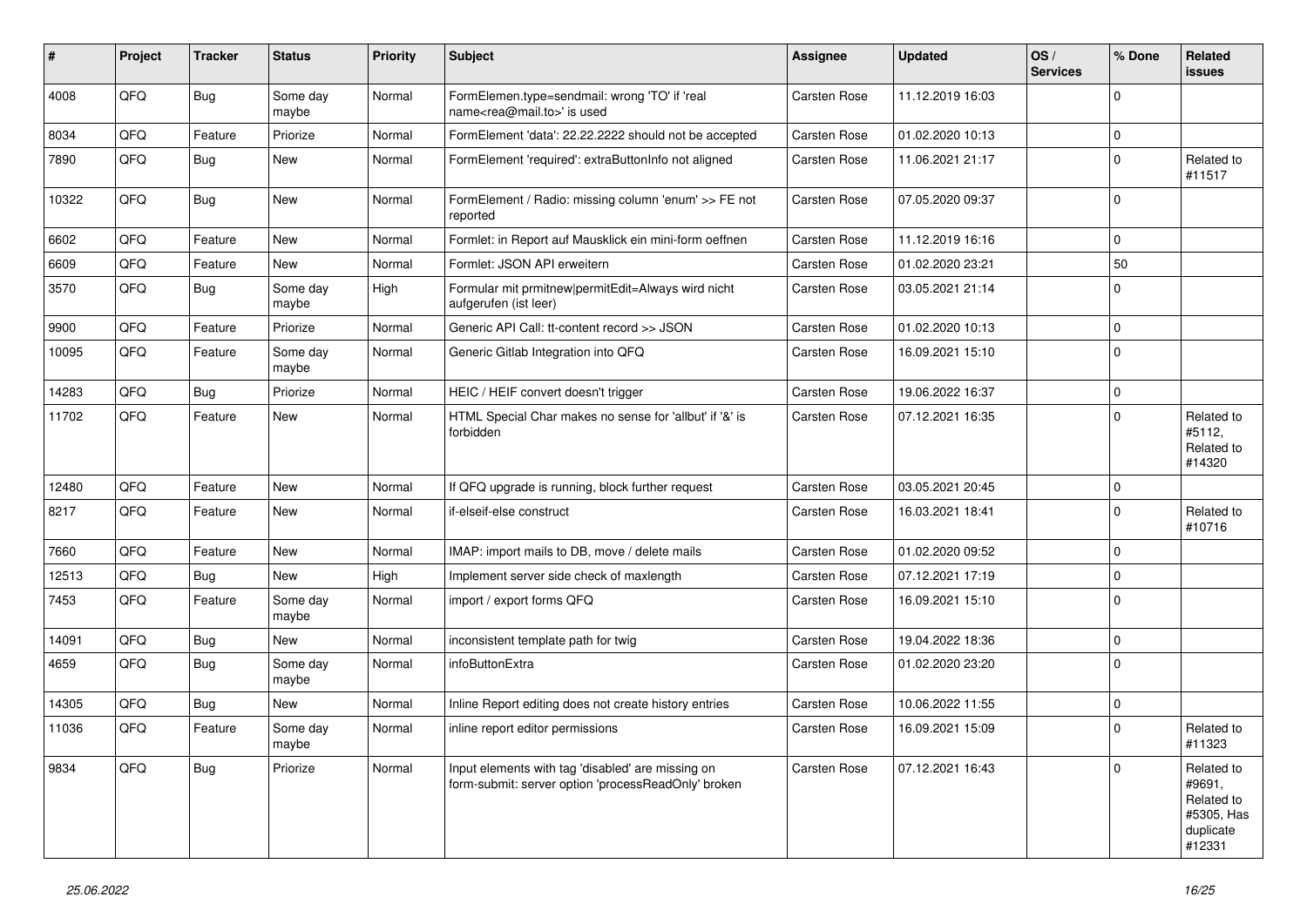| #     | Project | <b>Tracker</b> | <b>Status</b>     | <b>Priority</b> | <b>Subject</b>                                                                           | <b>Assignee</b>     | <b>Updated</b>   | OS/<br><b>Services</b> | % Done      | Related<br><b>issues</b>                    |
|-------|---------|----------------|-------------------|-----------------|------------------------------------------------------------------------------------------|---------------------|------------------|------------------------|-------------|---------------------------------------------|
| 9517  | QFQ     | Feature        | In Progress       | High            | Input multiple tags with typeahead                                                       | Carsten Rose        | 03.05.2021 21:14 |                        | 40          | Related to<br>#10150                        |
| 7522  | QFQ     | Feature        | Priorize          | Normal          | Inserting default index.html to folder (Avoid Apache<br>Indexing)                        | Carsten Rose        | 01.02.2020 10:13 |                        | $\mathbf 0$ |                                             |
| 4259  | QFQ     | Feature        | Some day<br>maybe | Normal          | Instant trigger a cron job                                                               | Carsten Rose        | 11.12.2019 16:03 |                        | 0           |                                             |
| 1946  | QFQ     | Feature        | Some day<br>maybe | Normal          | Kontrolle ob der ReadOnly Modus bei den<br>Formularelementen korrekt implementiert ist   | Carsten Rose        | 11.12.2019 16:03 |                        | $\mathbf 0$ |                                             |
| 10443 | QFQ     | Feature        | In Progress       | Normal          | Konzept _api / _live                                                                     | Carsten Rose        | 07.05.2020 09:39 |                        | $\mathbf 0$ |                                             |
| 10593 | QFQ     | Feature        | New               | Normal          | label2: text behind input element                                                        | Carsten Rose        | 16.05.2020 10:57 |                        | 0           |                                             |
| 14371 | QFQ     | Feature        | Priorize          | Normal          | <b>LDAP via REPORT</b>                                                                   | Carsten Rose        | 19.06.2022 16:37 |                        | $\mathbf 0$ |                                             |
| 3457  | QFQ     | Feature        | Some day<br>maybe | Normal          | LDAP: concat multi values to one single entry                                            | Carsten Rose        | 11.12.2019 16:02 |                        | $\Omega$    |                                             |
| 8702  | QFQ     | Feature        | <b>New</b>        | Normal          | Load Record which is locked: missing user info                                           | <b>Carsten Rose</b> | 11.12.2019 16:16 |                        | $\mathbf 0$ | Related to<br>#9789                         |
| 9777  | QFQ     | Feature        | New               | Normal          | Logging QFQ Variables                                                                    | Carsten Rose        | 16.12.2019 17:17 |                        | $\mathbf 0$ |                                             |
| 2361  | QFQ     | Feature        | <b>New</b>        | Normal          | Logging wer/wann/wo welches Formular aufgerufen hat                                      | Carsten Rose        | 11.12.2019 16:15 |                        | $\Omega$    | Related to<br>#4432,<br>Related to<br>#7480 |
| 5852  | QFQ     | Feature        | Some day<br>maybe | Normal          | Logging: mail.log / sql.log - im FE anzeigen und via AJAX<br>aktualisieren               | Carsten Rose        | 01.02.2020 23:19 |                        | 0           | Related to<br>#5885                         |
| 3504  | QFQ     | Feature        | <b>New</b>        | Normal          | Logging: welche Action FEs werden wann wie ausgefuehrt                                   | Carsten Rose        | 01.02.2020 23:21 |                        | $\mathbf 0$ | Related to<br>#5458,<br>Related to<br>#4092 |
| 2084  | QFQ     | Feature        | Some day<br>maybe | Normal          | Mailto mit encryption: Subrecord                                                         | <b>Carsten Rose</b> | 11.12.2019 16:03 |                        | $\Omega$    | Related to<br>#2082                         |
| 11747 | QFQ     | Feature        | <b>New</b>        | Normal          | Maintenance Page with Redirect                                                           | Carsten Rose        | 03.05.2021 20:47 |                        | $\mathbf 0$ | Related to<br>#11741                        |
| 9208  | QFQ     | Feature        | <b>New</b>        | Normal          | Manage 'recent' records                                                                  | Carsten Rose        | 01.02.2020 23:22 |                        | 0           |                                             |
| 10014 | QFQ     | Feature        | <b>New</b>        | Normal          | Manual.rst: describe behaviour and process order of<br>fillStoreVar, slaveId, sqlBefore, | Carsten Rose        | 01.02.2020 22:31 |                        | 0           |                                             |
| 11523 | QFQ     | Feature        | New               | Normal          | Mit dynamic Update erkennen, ob Upload gemacht wurde                                     | Carsten Rose        | 13.11.2020 15:07 |                        | $\mathbf 0$ | Related to<br>#9533                         |
| 6765  | QFQ     | Feature        | New               | Normal          | Moeglichkeit via QFQ eigene Logs zu schreiben                                            | Carsten Rose        | 01.02.2020 23:21 |                        | $\mathbf 0$ |                                             |
| 10015 | QFQ     | Feature        | Priorize          | Normal          | Monospace in Textarea                                                                    | Carsten Rose        | 03.02.2020 13:40 |                        | $\mathbf 0$ |                                             |
| 5459  | QFQ     | Bug            | New               | High            | Multi DB: spread system tables between 'QFQ' and<br>'Data'-DB                            | Carsten Rose        | 03.05.2021 21:14 |                        | 0           | Related to<br>#4720                         |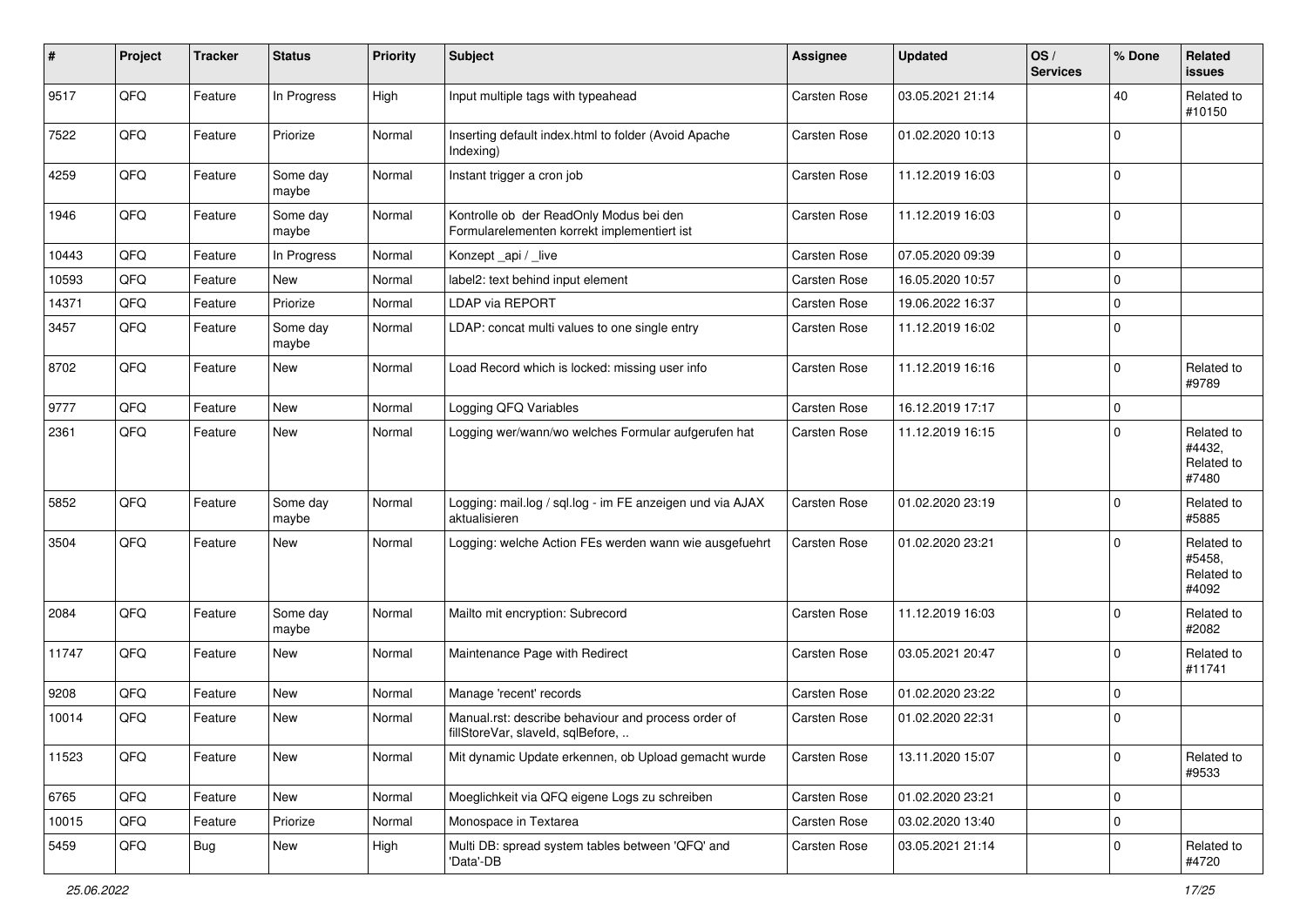| #     | Project | <b>Tracker</b> | <b>Status</b>     | <b>Priority</b> | <b>Subject</b>                                                                                        | Assignee            | <b>Updated</b>   | OS/<br><b>Services</b> | % Done      | Related<br><b>issues</b>                                             |
|-------|---------|----------------|-------------------|-----------------|-------------------------------------------------------------------------------------------------------|---------------------|------------------|------------------------|-------------|----------------------------------------------------------------------|
| 9706  | QFQ     | Feature        | New               | Normal          | Multi File Upload (hidden template group)                                                             | Carsten Rose        | 01.02.2020 23:22 |                        | $\mathbf 0$ | Related to<br>#7521,<br>Related to<br>#5562,<br>Related to<br>#13330 |
| 10508 | QFQ     | Bug            | <b>New</b>        | High            | Multi Form broken on Multi DB Instance                                                                | Carsten Rose        | 03.05.2021 21:12 |                        | $\mathbf 0$ |                                                                      |
| 13331 | QFQ     | <b>Bug</b>     | <b>New</b>        | Normal          | Multi Form: Clear Icon misplaced                                                                      | <b>Carsten Rose</b> | 19.03.2022 17:47 |                        | $\mathbf 0$ |                                                                      |
| 13332 | QFQ     | Bug            | <b>New</b>        | Normal          | Multi Form: Required Felder werden visuell nicht markiert.                                            | Carsten Rose        | 19.03.2022 17:47 |                        | $\mathbf 0$ |                                                                      |
| 13330 | QFQ     | Feature        | In Progress       | Normal          | Multi Form: Upload                                                                                    | Carsten Rose        | 07.11.2021 12:40 |                        | 50          | Related to<br>#9706                                                  |
| 4365  | QFQ     | Feature        | Some day<br>maybe | Normal          | Multi Language: new way of config                                                                     | <b>Carsten Rose</b> | 01.02.2020 23:20 |                        | $\mathbf 0$ |                                                                      |
| 11516 | QFQ     | Feature        | <b>New</b>        | Normal          | Multi Page Form (Previous/Next Buttons)                                                               | Carsten Rose        | 16.03.2021 17:52 |                        | $\mathbf 0$ |                                                                      |
| 10714 | QFQ     | Feature        | New               | Normal          | multi Table Form                                                                                      | Carsten Rose        | 16.03.2021 18:44 |                        | $\pmb{0}$   |                                                                      |
| 12325 | QFQ     | <b>Bug</b>     | Priorize          | Normal          | MultiDB form.dblndex not working for report syntax                                                    | Carsten Rose        | 07.09.2021 13:37 |                        | $\mathbf 0$ | Related to<br>#12145,<br>Related to<br>#12314                        |
| 5695  | QFQ     | Feature        | In Progress       | Normal          | <b>Multiform</b>                                                                                      | Carsten Rose        | 02.01.2021 18:38 |                        | $\mathbf 0$ |                                                                      |
| 11695 | QFQ     | Bug            | <b>New</b>        | Normal          | MultiForm required FE Error                                                                           | Carsten Rose        | 04.12.2020 13:34 |                        | $\mathbf 0$ |                                                                      |
| 9579  | QFQ     | Feature        | Some day<br>maybe | Normal          | Multiform with Process Row                                                                            | Carsten Rose        | 11.12.2019 16:01 |                        | $\mathbf 0$ |                                                                      |
| 11667 | QFQ     | Bug            | <b>New</b>        | Normal          | MySQL mariadb-server-10.3: Incorrect datetime value                                                   | <b>Carsten Rose</b> | 03.05.2021 20:48 |                        | $\mathbf 0$ |                                                                      |
| 12023 | QFQ     | Feature        | <b>New</b>        | Normal          | MySQL Stored Precdure: QDECODESPECIALCHAR()                                                           | Carsten Rose        | 16.02.2021 11:16 |                        | $\mathbf 0$ | Related to<br>#12022                                                 |
| 6437  | QFQ     | Feature        | <b>New</b>        | Normal          | Neuer Mode Button bei FormElementen                                                                   | Carsten Rose        | 01.02.2020 23:21 |                        | $\Omega$    | Related to<br>#9668,<br>Blocked by<br>#9678                          |
| 5782  | QFQ     | Feature        | New               | Normal          | NextCloud API                                                                                         | Carsten Rose        | 01.02.2020 10:02 |                        | $\mathbf 0$ |                                                                      |
| 12133 | QFQ     | <b>Bug</b>     | <b>New</b>        | Normal          | NPM, phpSpreadSheet aktualisieren                                                                     | Carsten Rose        | 15.03.2021 09:04 |                        | $\mathbf 0$ |                                                                      |
| 14090 | QFG     | Feature        | New               | Normal          | Nützliche _script funktionen                                                                          | Carsten Rose        | 28.05.2022 11:03 |                        | O           |                                                                      |
| 10011 | QFQ     | Feature        | Priorize          | Normal          | Offer new STORE_TYPO3 Variable 'beUser', 'beEmail'                                                    | Carsten Rose        | 08.05.2021 09:51 |                        | $\mathbf 0$ | Related to<br>#10012,<br>Related to<br>#12511                        |
| 7685  | QFQ     | Bug            | New               | Normal          | Open FormElement from QFQ error message and save<br>modified record: error about missing {{formId:F}} | Carsten Rose        | 01.02.2020 23:22 |                        | $\mathbf 0$ |                                                                      |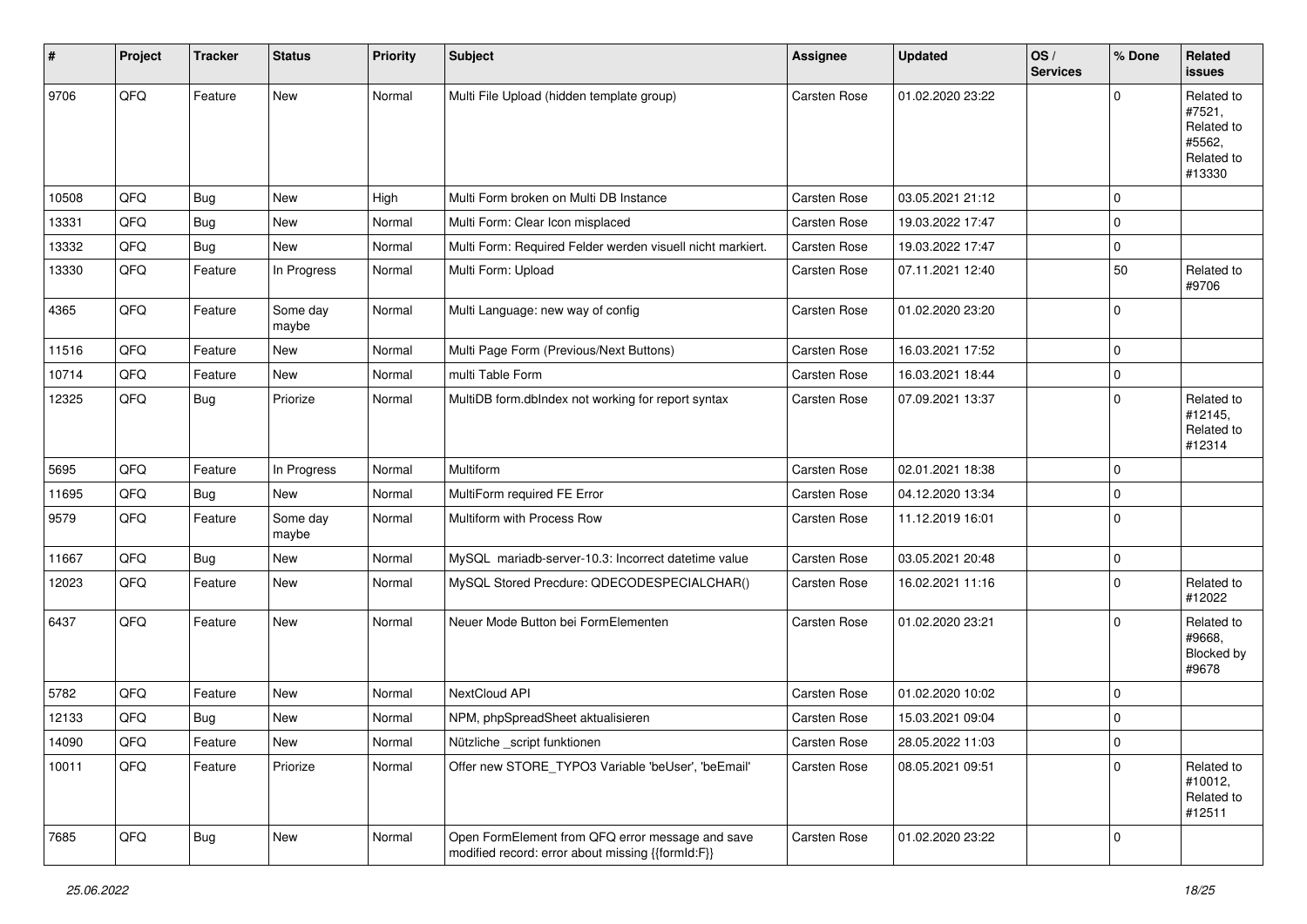| ∦     | Project | <b>Tracker</b>   | <b>Status</b>     | <b>Priority</b> | Subject                                                                                                                               | <b>Assignee</b>     | <b>Updated</b>   | OS/<br><b>Services</b> | % Done      | Related<br>issues                           |
|-------|---------|------------------|-------------------|-----------------|---------------------------------------------------------------------------------------------------------------------------------------|---------------------|------------------|------------------------|-------------|---------------------------------------------|
| 14175 | QFQ     | Bug              | In Progress       | Normal          | Opening a form with no QFQ Session cookie fails                                                                                       | Carsten Rose        | 03.06.2022 10:40 |                        | $\Omega$    |                                             |
| 7650  | QFQ     | Bug              | <b>New</b>        | High            | Optional do not show 'required' sign on FormElement                                                                                   | Carsten Rose        | 03.05.2021 21:14 |                        | $\mathbf 0$ |                                             |
| 7681  | QFQ     | Feature          | <b>New</b>        | Normal          | Optional switch off 'check for modified record'                                                                                       | Carsten Rose        | 01.02.2020 23:21 |                        | $\mathbf 0$ |                                             |
| 8101  | QFQ     | Feature          | Some day<br>maybe | Normal          | Password hash: support further hashing methods                                                                                        | <b>Carsten Rose</b> | 16.09.2021 15:10 |                        | $\mathbf 0$ |                                             |
| 5715  | QFQ     | Feature          | New               | High            | PDF Caching                                                                                                                           | Carsten Rose        | 03.05.2021 21:14 |                        | $\Omega$    | Related to<br>#5851,<br>Related to<br>#6357 |
| 7336  | QFQ     | Feature          | Some day<br>maybe | Normal          | PDF Upload: disallow PDFs with specific Meta information                                                                              | <b>Carsten Rose</b> | 11.12.2019 16:01 |                        | $\mathbf 0$ |                                             |
| 6261  | QFQ     | Feature          | <b>New</b>        | Normal          | <b>Persistent SIP</b>                                                                                                                 | Carsten Rose        | 12.06.2021 09:07 |                        | $\mathbf 0$ | Related to<br>#10819                        |
| 10819 | QFQ     | Feature          | New               | Normal          | Persistent SIP - second try                                                                                                           | <b>Carsten Rose</b> | 29.06.2020 23:02 |                        | $\mathbf 0$ | Related to<br>#6261                         |
| 8668  | QFQ     | Bug              | New               | High            | Pill disabled: dyamic mode 'hidden' not respected - FE is still<br>required                                                           | Carsten Rose        | 03.05.2021 21:14 |                        | $\Omega$    |                                             |
| 11668 | QFQ     | Bug              | New               | Normal          | Play function.sql - problem with mysql                                                                                                | <b>Carsten Rose</b> | 03.05.2021 20:48 |                        | $\mathbf 0$ |                                             |
| 10080 | QFQ     | Feature          | New               | Normal          | Popup on 'save' / 'close': configure dialog (answer<br>yes/no/cancle/)                                                                | <b>Carsten Rose</b> | 28.03.2021 20:52 |                        | $\Omega$    | Is duplicate<br>of #12262                   |
| 8204  | QFQ     | Feature          | Priorize          | High            | Position 'required mark'                                                                                                              | <b>Carsten Rose</b> | 16.06.2021 13:44 |                        | $\mathbf 0$ |                                             |
| 4023  | QFQ     | Feature          | New               | Normal          | prepared statements - FE action: salveld, sqlInsert,<br>sqlUpdate, sqlDelete, sqlBefore, sqlAfter                                     | Carsten Rose        | 11.12.2019 16:15 |                        | $\Omega$    |                                             |
| 10658 | QFQ     | Bug              | New               | Normal          | processReadOnly broken                                                                                                                | <b>Carsten Rose</b> | 27.05.2020 17:55 |                        | $\mathbf 0$ |                                             |
| 11980 | QFQ     | Feature          | In Progress       | Normal          | protected verzeichnis MUSS geschützt werden                                                                                           | Carsten Rose        | 07.09.2021 13:30 |                        | $\mathbf 0$ |                                             |
| 13592 | QFQ     | Bug              | <b>New</b>        | Normal          | QFQ Build Queue: das vergeben von Tags klappt nicht. Es<br>werden keine Releases gebaut.                                              | Carsten Rose        | 19.03.2022 17:45 |                        | $\mathbf 0$ |                                             |
| 1635  | QFQ     | Feature          | Some day<br>maybe | Normal          | QFQ Extension content record: weitere Optionen<br>einblenden.                                                                         | <b>Carsten Rose</b> | 11.12.2019 16:03 |                        | $\mathbf 0$ |                                             |
| 12463 | QFQ     | Bug              | ToDo              | High            | QFQ Function: 'function' and 'sql' on same level - output of<br>sql is shown two times.                                               | <b>Carsten Rose</b> | 15.12.2021 16:31 |                        | $\Omega$    |                                             |
| 12395 | QFQ     | <sub>i</sub> Bug | ToDo              | High            | QFQ Function: Result two times shown                                                                                                  | <b>Carsten Rose</b> | 18.02.2022 08:59 |                        | $\mathbf 0$ |                                             |
| 12465 | QFQ     | Feature          | New               | Normal          | QFQ Function: use in FE to fill StoreRecord                                                                                           | Carsten Rose        | 05.05.2021 21:58 |                        | $\mathbf 0$ |                                             |
| 7524  | QFQ     | Bug              | New               | Normal          | QFQ throws a 'General Error' if 'fileadmin/protected/log/' is<br>not writeable                                                        | Carsten Rose        | 01.02.2020 23:22 |                        | $\mathbf 0$ |                                             |
| 9927  | QFQ     | Feature          | New               | Normal          | QFQ Update: a) Update nur machen wenn BE User<br>eingeloggt ist., b) Bei Fehler genaue Meldung welcher<br>Updateschritt Probleme hat. | Carsten Rose        | 22.01.2020 12:59 |                        | $\mathbf 0$ |                                             |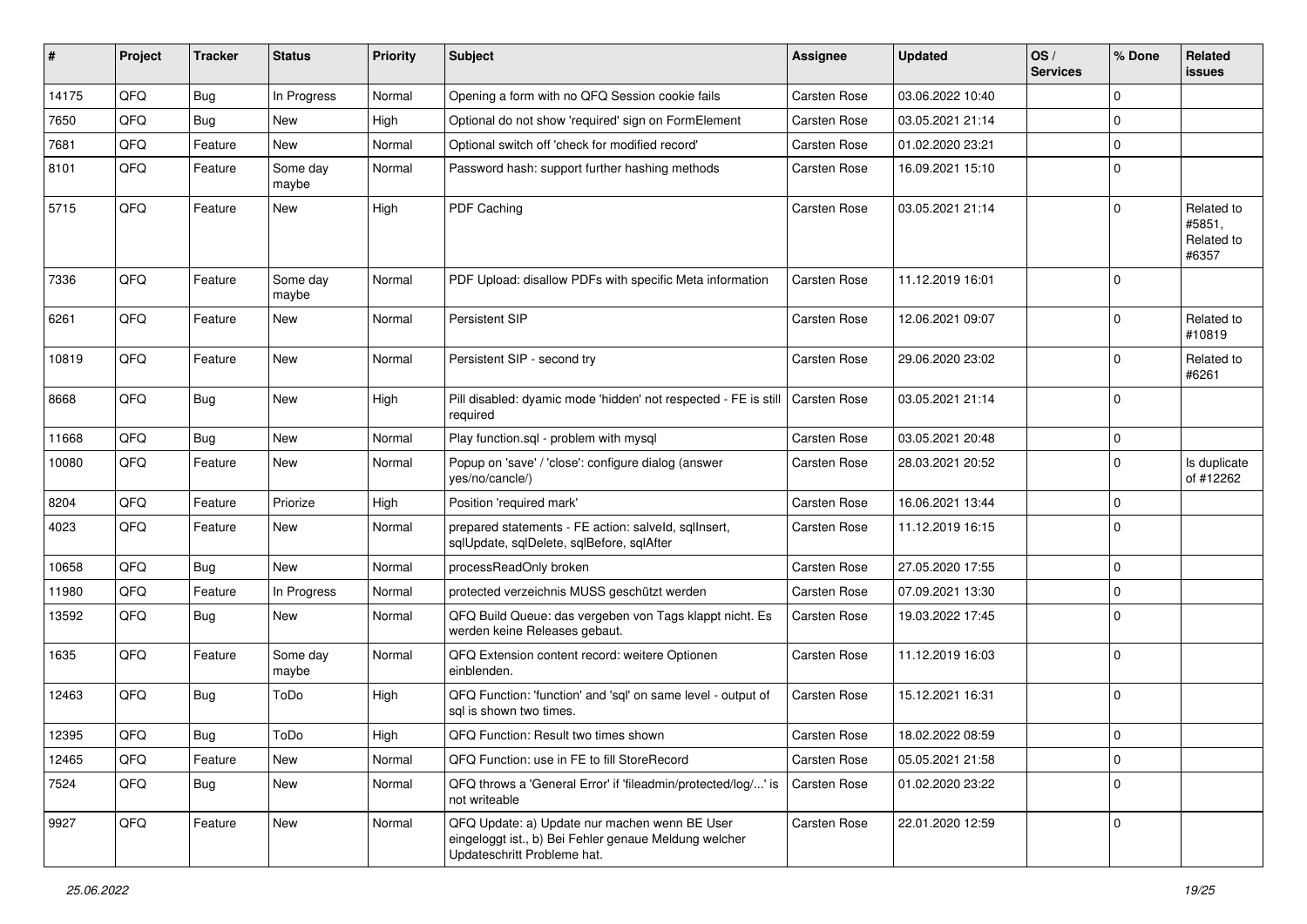| ∦     | Project | <b>Tracker</b> | <b>Status</b>     | <b>Priority</b> | <b>Subject</b>                                                                      | Assignee     | <b>Updated</b>   | OS/<br><b>Services</b> | % Done      | Related<br>issues                                                      |
|-------|---------|----------------|-------------------|-----------------|-------------------------------------------------------------------------------------|--------------|------------------|------------------------|-------------|------------------------------------------------------------------------|
| 4839  | QFQ     | Feature        | Some day<br>maybe | Normal          | gfg-handle in <head> Abschnitt</head>                                               | Carsten Rose | 11.12.2019 16:02 |                        | $\Omega$    |                                                                        |
| 6574  | QFQ     | Bug            | Priorize          | Normal          | gfg.log: Fehlermeldung wurde angezeigt, aber nicht geloggt                          | Carsten Rose | 01.02.2020 10:13 |                        | $\mathbf 0$ |                                                                        |
| 14187 | QFQ     | Feature        | New               | High            | gfg.log: show current URL                                                           | Carsten Rose | 28.05.2022 11:02 |                        | $\Omega$    | Related to<br>#13933,<br>Related to<br>#12532,<br>Related to<br>#11893 |
| 5480  | QFQ     | Feature        | Some day<br>maybe | Normal          | QFQ: Dokumentation mit Screenshots versehen                                         | Carsten Rose | 01.02.2020 23:20 |                        | $\mathbf 0$ | Related to<br>#9879                                                    |
| 8586  | QFQ     | Feature        | Some day<br>maybe | Normal          | QFQ: Enhance Error message for 'record not found'                                   | Carsten Rose | 16.09.2021 15:10 |                        | $\mathbf 0$ |                                                                        |
| 4771  | QFQ     | Bug            | Some day<br>maybe | Normal          | gfg: select-down-values empty after save (edit-form for<br>program administrators)  | Carsten Rose | 01.02.2020 23:20 |                        | $\mathbf 0$ | Related to<br>#4549, Has<br>duplicate<br>#4282                         |
| 7520  | QFQ     | Feature        | <b>New</b>        | Normal          | QR Code:  AS _qr ( AS _link)                                                        | Carsten Rose | 01.02.2020 23:22 |                        | $\mathbf 0$ |                                                                        |
| 6483  | QFQ     | <b>Bug</b>     | <b>New</b>        | Normal          | R Store funktioniert nicht bei 'Report Notation' im FE                              | Carsten Rose | 01.02.2020 23:21 |                        | $\mathbf 0$ |                                                                        |
| 7924  | QFQ     | Feature        | New               | Normal          | Radio/Checkbox with Tooltip                                                         | Carsten Rose | 01.02.2020 23:22 |                        | $\mathbf 0$ |                                                                        |
| 11239 | QFQ     | Bug            | New               | Normal          | Radiobutton (plain): horizontales Rendern abhängig vom<br>Datentyp in der Datenbank | Carsten Rose | 30.09.2020 18:37 |                        | $\mathbf 0$ |                                                                        |
| 7513  | QFQ     | <b>Bug</b>     | New               | Normal          | Radios not correct aligned                                                          | Carsten Rose | 01.02.2020 23:22 |                        | $\mathbf 0$ |                                                                        |
| 7795  | QFQ     | <b>Bug</b>     | <b>New</b>        | Normal          | Readonly Form: Typeahead-Felder                                                     | Carsten Rose | 01.02.2020 23:22 |                        | $\mathbf 0$ |                                                                        |
| 3867  | QFQ     | Feature        | Priorize          | Normal          | Readonly Formular: Template Groups add/delete<br>ausbeldnen                         | Carsten Rose | 05.05.2021 22:12 |                        | $\mathbf 0$ |                                                                        |
| 3109  | QFQ     | Bug            | Some day<br>maybe | High            | RealUrl: Links werden nicht korrekt gerendert                                       | Carsten Rose | 03.05.2021 21:14 |                        | $\mathbf 0$ |                                                                        |
| 7280  | QFQ     | Feature        | New               | Normal          | recently used table                                                                 | Carsten Rose | 01.02.2020 23:21 |                        | $\mathbf 0$ |                                                                        |
| 7480  | QFQ     | Feature        | New               | Normal          | Record History (Undo / Redo)                                                        | Carsten Rose | 11.12.2019 16:16 |                        | $\mathbf 0$ | Related to<br>#2361                                                    |
| 9789  | QFQ     | Bug            | In Progress       | High            | Record Lock: release to early on 'leave page'                                       | Carsten Rose | 10.01.2022 09:25 |                        | 100         | Related to<br>#10081.<br>Related to<br>#9173,<br>Related to<br>#8702   |
| 7099  | QFQ     | Feature        | <b>New</b>        | Normal          | Redesign FormEditor                                                                 | Carsten Rose | 01.02.2020 23:21 |                        | $\mathbf 0$ |                                                                        |
| 13700 | QFQ     | Feature        | <b>New</b>        | Normal          | Redesign gfg.io Seite                                                               | Carsten Rose | 19.03.2022 17:43 |                        | $\mathbf 0$ |                                                                        |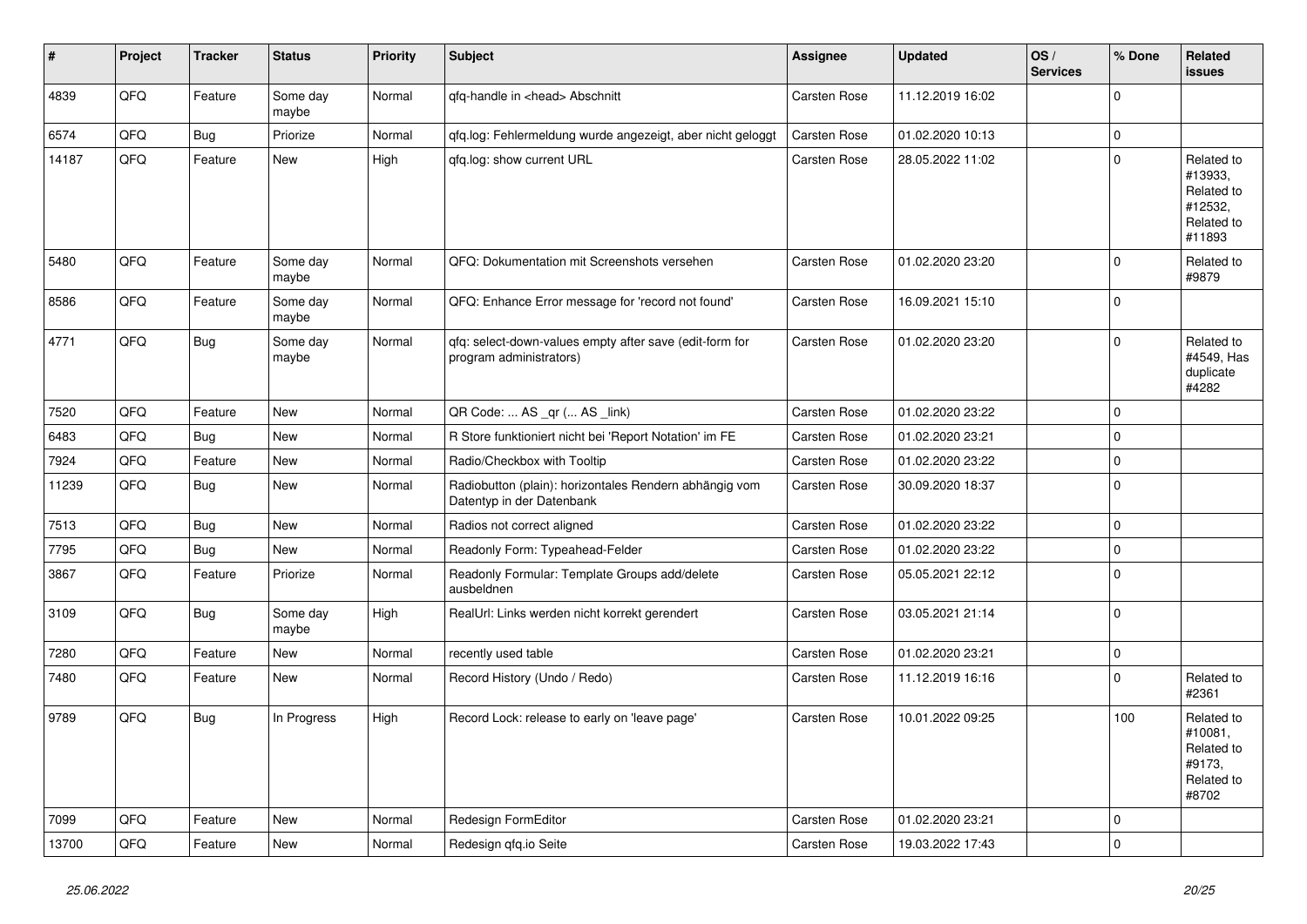| $\vert$ # | Project | <b>Tracker</b> | <b>Status</b>     | <b>Priority</b> | <b>Subject</b>                                                                                     | Assignee     | <b>Updated</b>   | OS/<br><b>Services</b> | % Done      | Related<br>issues                                                      |
|-----------|---------|----------------|-------------------|-----------------|----------------------------------------------------------------------------------------------------|--------------|------------------|------------------------|-------------|------------------------------------------------------------------------|
| 10012     | QFQ     | Feature        | Priorize          | Normal          | redirectAllMailTo: {{beEmail:T}}                                                                   | Carsten Rose | 08.05.2021 09:54 |                        | $\Omega$    | Related to<br>#12412,<br>Related to<br>#12413.<br>Related to<br>#10011 |
| 12611     | QFQ     | Feature        | Some day<br>maybe | Normal          | Refactoring: Bootstrap with Lazy Loading                                                           | Carsten Rose | 08.06.2022 10:37 |                        | $\Omega$    | Related to<br>#12490,<br>Related to<br>#10013,<br>Related to<br>#7732  |
| 10005     | QFQ     | Feature        | Priorize          | Normal          | Report / special column name:  AS _calendar                                                        | Carsten Rose | 03.06.2020 17:28 |                        | $\mathbf 0$ |                                                                        |
| 11323     | QFQ     | Feature        | Some day<br>maybe | Normal          | Report Frontend Editor Modal + Codemirror                                                          | Carsten Rose | 16.09.2021 15:10 |                        | $\Omega$    | Related to<br>#11036                                                   |
| 8975      | QFQ     | Feature        | New               | Normal          | Report Notation: 2.0                                                                               | Carsten Rose | 01.02.2020 23:22 |                        | $\Omega$    | Related to<br>#8963                                                    |
| 9983      | QFQ     | Feature        | New               | Normal          | Report Notation: new keyword 'range'                                                               | Carsten Rose | 01.02.2020 15:55 |                        | $\mathbf 0$ |                                                                        |
| 7261      | QFQ     | <b>Bug</b>     | <b>New</b>        | Normal          | Report pathFilename for user without path, only the filename                                       | Carsten Rose | 01.02.2020 23:21 |                        | 0           |                                                                        |
| 6723      | QFQ     | Feature        | New               | Normal          | Report QFQ Installation and Version                                                                | Carsten Rose | 12.06.2021 09:07 |                        | $\pmb{0}$   |                                                                        |
| 3967      | QFQ     | Feature        | Some day<br>maybe | High            | Report: Checkbox, Radio, Dropdown, Input welches ohne<br>Submit funktioniert - 'Inline-Form'       | Carsten Rose | 03.05.2021 21:14 |                        | $\pmb{0}$   |                                                                        |
| 3991      | QFQ     | Feature        | Some day<br>maybe | Normal          | report: Columnname '_skipWrap' skips 'fbeg', 'fend'                                                | Carsten Rose | 11.12.2019 16:03 |                        | $\Omega$    |                                                                        |
| 14323     | QFQ     | <b>Bug</b>     | In Progress       | Normal          | Report: render=both single - no impact                                                             | Carsten Rose | 19.06.2022 18:31 |                        | 0           |                                                                        |
| 9811      | QFQ     | Feature        | New               | Normal          | Report: tag every n'th row                                                                         | Carsten Rose | 01.02.2020 23:22 |                        | $\pmb{0}$   |                                                                        |
| 5345      | QFQ     | Feature        | New               | Normal          | Report: UPDATE / INSERT / DELETE statements should<br>trigger subqueries, depending on the result. | Carsten Rose | 27.05.2020 16:11 |                        | $\mathbf 0$ |                                                                        |
| 9394      | QFQ     | Feature        | Priorize          | Normal          | REST: allow for non numerical ids in get requests                                                  | Carsten Rose | 05.05.2021 22:10 |                        | $\mathbf 0$ |                                                                        |
| 12974     | QFQ     | <b>Bug</b>     | New               | High            | Sanitize Queries in Action-Elements                                                                | Carsten Rose | 07.12.2021 17:19 |                        | $\mathbf 0$ |                                                                        |
| 5428      | QFQ     | Feature        | Some day<br>maybe | Normal          | secure thumbnail: late render on access.                                                           | Carsten Rose | 01.02.2020 23:20 |                        | 0 l         |                                                                        |
| 3727      | QFQ     | Feature        | <b>New</b>        | High            | Security: Session Hijacking erschweren                                                             | Carsten Rose | 03.05.2021 21:14 |                        | $\pmb{0}$   |                                                                        |
| 11076     | QFQ     | Feature        | In Progress       | Normal          | SELECT  AS _websocket                                                                              | Carsten Rose | 30.08.2020 17:49 |                        | 0           |                                                                        |
| 7519      | QFQ     | Feature        | New               | Normal          | Select: Multi                                                                                      | Carsten Rose | 01.02.2020 23:22 |                        | 0           |                                                                        |
| 7616      | QFQ     | Bug            | Priorize          | Normal          | Selectlist with Enum & Dynamic Update                                                              | Carsten Rose | 01.02.2020 10:13 |                        | $\mathbf 0$ |                                                                        |
| 11080     | QFQ     | Feature        | New               | Normal          | Send MQTT messages                                                                                 | Carsten Rose | 29.08.2020 19:49 |                        | $\mathbf 0$ |                                                                        |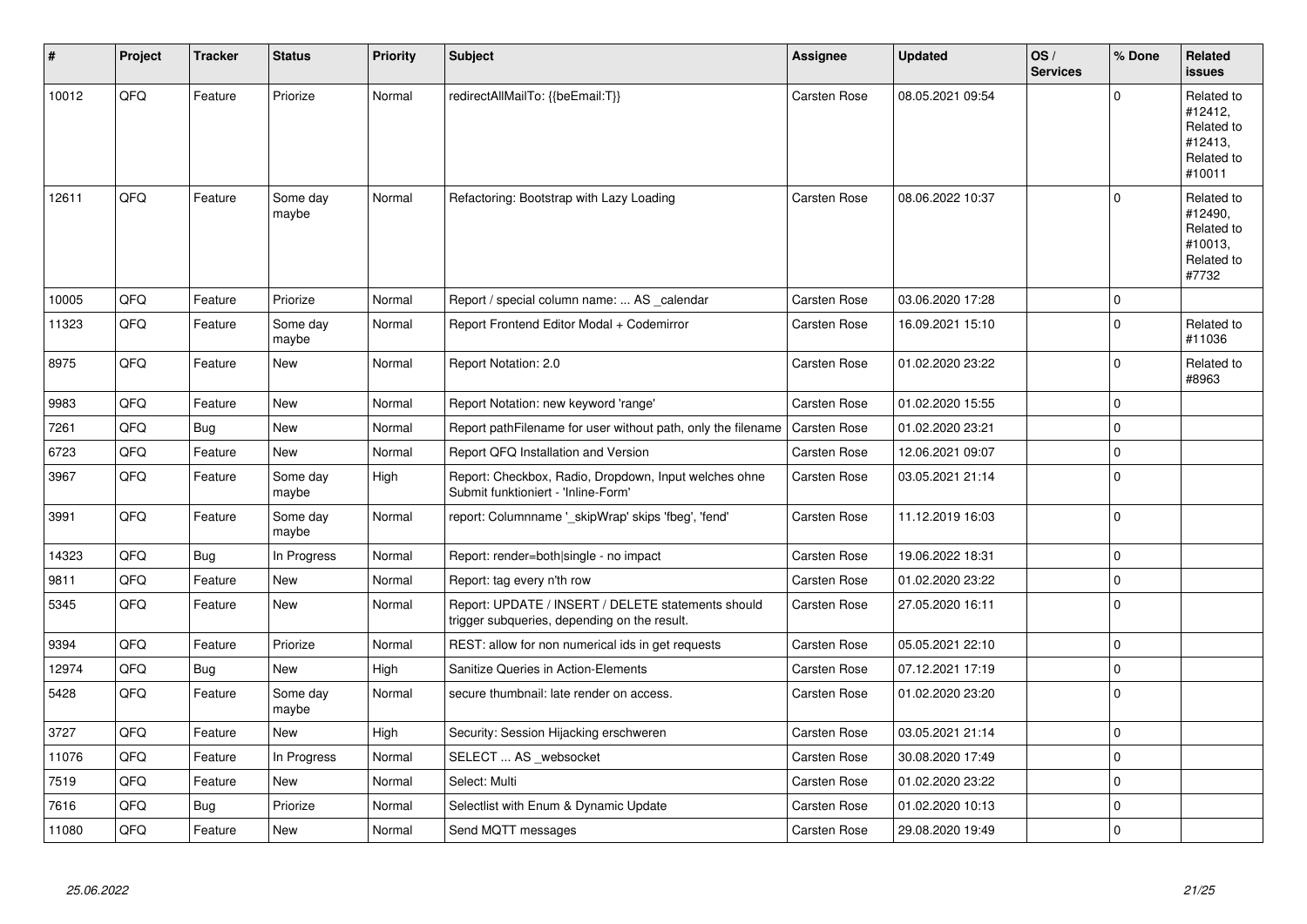| #     | Project | <b>Tracker</b> | <b>Status</b>     | <b>Priority</b> | <b>Subject</b>                                                                                    | Assignee            | <b>Updated</b>   | OS/<br><b>Services</b> | % Done         | Related<br><b>issues</b>                      |
|-------|---------|----------------|-------------------|-----------------|---------------------------------------------------------------------------------------------------|---------------------|------------------|------------------------|----------------|-----------------------------------------------|
| 7014  | QFQ     | <b>Bug</b>     | <b>New</b>        | Normal          | Sending invalid emails succeeds when<br>debug.redirectAllMailTo is set                            | Carsten Rose        | 01.02.2020 23:21 |                        | $\Omega$       |                                               |
| 4956  | QFQ     | Feature        | Some day<br>maybe | Normal          | Sendmail: Benutzerdefinierte Headers                                                              | Carsten Rose        | 11.12.2019 16:02 |                        | $\Omega$       |                                               |
| 8963  | QFQ     | Feature        | Priorize          | Normal          | Setting values in a store: flexible way                                                           | Carsten Rose        | 05.05.2021 22:10 |                        | $\Omega$       | Related to<br>#8975                           |
| 3537  | QFQ     | Feature        | Some day<br>maybe | Low             | SHOW COLUMNS FROM tableName - Extend '{{!'<br>definition                                          | Carsten Rose        | 11.12.2019 16:02 |                        | $\Omega$       |                                               |
| 7107  | QFQ     | Feature        | Some day<br>maybe | Normal          | Showcase Registration Tool: Anmeldung / Administration :<br>Liste Anmeldungen / Emaileinaldung    | Carsten Rose        | 11.12.2019 16:01 |                        | 0 l            |                                               |
| 9121  | QFQ     | Bug            | Priorize          | High            | sip links have r and dblndexData set                                                              | Carsten Rose        | 12.06.2021 10:41 |                        | $\mathbf 0$    |                                               |
| 9707  | QFQ     | Feature        | <b>New</b>        | Normal          | SIP security: encode pageld and check pageld on decode                                            | Carsten Rose        | 01.02.2020 23:22 |                        | $\overline{0}$ |                                               |
| 12532 | QFQ     | Feature        | New               | High            | SIP-Parameter bei Seitenaufruf in Browser-Console<br>anzeigen                                     | Carsten Rose        | 07.12.2021 17:19 |                        | $\Omega$       | Related to<br>#11893,<br>Related to<br>#14187 |
| 12512 | QFQ     | <b>Bug</b>     | <b>New</b>        | Normal          | Some MySQL Installation can't use 'stored procedures'                                             | Carsten Rose        | 19.03.2022 17:48 |                        | $\Omega$       |                                               |
| 7683  | QFQ     | Feature        | <b>New</b>        | Normal          | Special column names in '{{ SELECT  AS link }}' should<br>be detected                             | Carsten Rose        | 01.02.2020 23:21 |                        | $\Omega$       |                                               |
| 9928  | QFQ     | Feature        | Priorize          | Normal          | SpecialColumnName: a) Deprecated: ' AS "_+tag " ', b)<br>New: ' AS "_ <tag1><tag2>"</tag2></tag1> | Carsten Rose        | 01.02.2020 23:17 |                        | $\Omega$       | Related to<br>#9929                           |
| 8806  | QFQ     | Feature        | <b>New</b>        | Normal          | SQL Function nl2br                                                                                | Carsten Rose        | 01.02.2020 23:22 |                        | $\Omega$       |                                               |
| 12545 | QFQ     | Bug            | New               | Urgent          | sql.log not created / updated                                                                     | Carsten Rose        | 14.12.2021 16:02 |                        | $\mathbf 0$    |                                               |
| 4050  | QFQ     | Feature        | New               | Normal          | sql.log: 1) FormElement ID which causes a specific action,<br>2) Result in the same row.          | Carsten Rose        | 15.04.2020 11:35 |                        | $\Omega$       | Related to<br>#5458                           |
| 12504 | QFQ     | Feature        | Priorize          | Normal          | sql.log: report fe.id                                                                             | Carsten Rose        | 05.05.2021 22:09 |                        | $\mathbf 0$    |                                               |
| 3941  | QFQ     | Feature        | Some day<br>maybe | Normal          | sqlAfter: es sollten mehrere moeglich sein                                                        | Carsten Rose        | 11.12.2019 16:03 |                        | $\Omega$       | Related to<br>#3942                           |
| 4026  | QFQ     | Feature        | Some day<br>maybe | Normal          | sqlLog.sql: log number of FE.id                                                                   | Carsten Rose        | 11.12.2019 16:03 |                        | $\mathbf 0$    | Related to<br>#5458                           |
| 9129  | QFQ     | Feature        | New               | Normal          | sqlValidate: Message as notification, not as error                                                | <b>Carsten Rose</b> | 01.02.2020 23:22 |                        | $\Omega$       | Related to<br>#9128                           |
| 10081 | QFQ     | Bug            | New               | High            | Stale record lock after 'forbidden' character                                                     | Carsten Rose        | 03.05.2021 21:12 |                        | $\Omega$       | Related to<br>#10082,<br>Related to<br>#9789  |
| 9173  | QFQ     | <b>Bug</b>     | Priorize          | Urgent          | Stale Record Lock: Firefox                                                                        | <b>Carsten Rose</b> | 03.05.2021 21:14 |                        | $\Omega$       | Related to<br>#9789                           |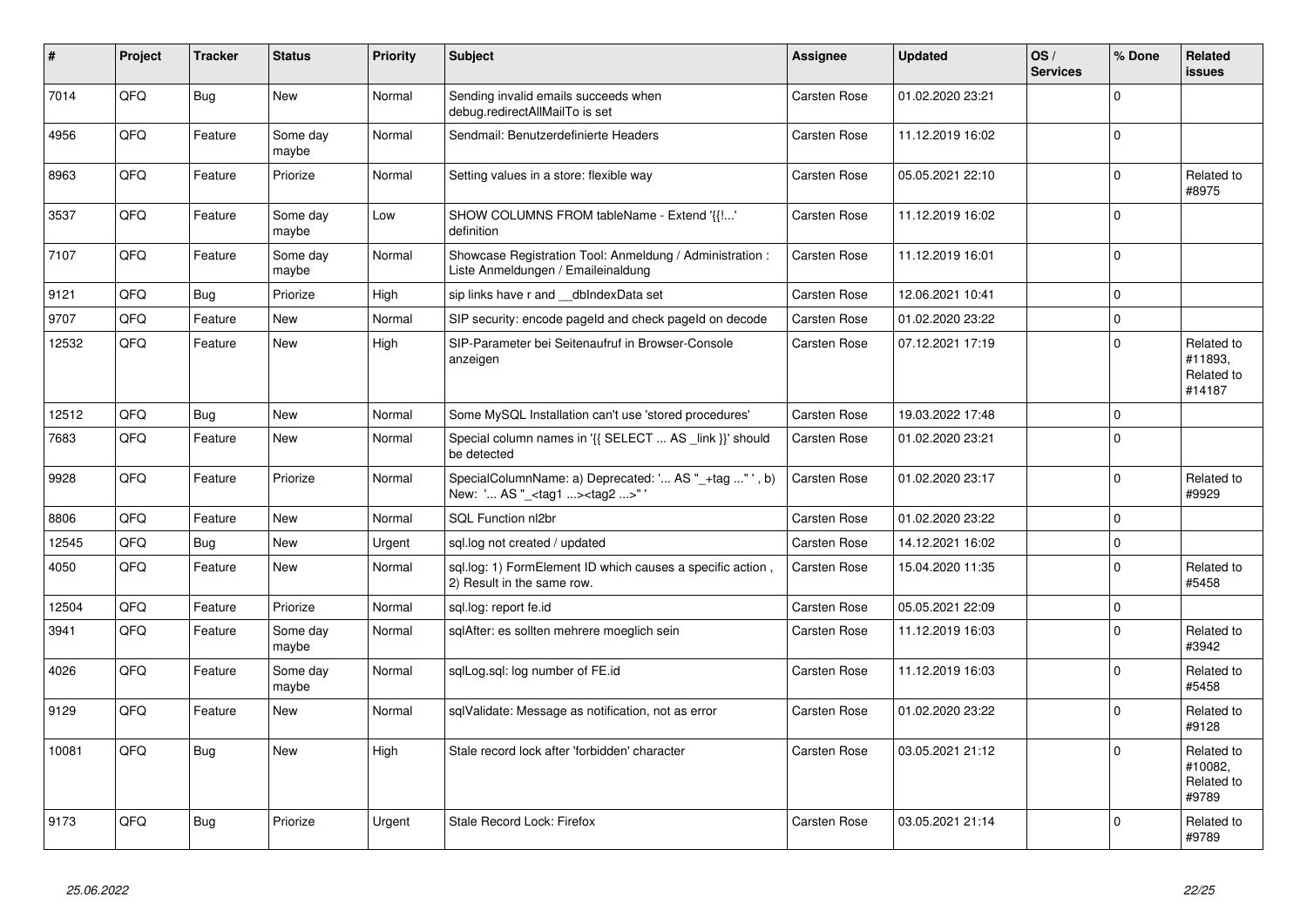| #     | Project | Tracker    | <b>Status</b>     | <b>Priority</b> | <b>Subject</b>                                                                                            | Assignee                                               | <b>Updated</b>   | OS/<br><b>Services</b> | % Done      | Related<br><b>issues</b>                      |                      |
|-------|---------|------------|-------------------|-----------------|-----------------------------------------------------------------------------------------------------------|--------------------------------------------------------|------------------|------------------------|-------------|-----------------------------------------------|----------------------|
| 12413 | QFQ     | Feature    | <b>New</b>        | Normal          | STORE_TYPO3: enhance for {{be_users.email:T}},<br>{{fe users.email:T}}                                    | <b>Carsten Rose</b>                                    | 03.05.2021 20:45 |                        | $\Omega$    | Related to<br>#12412,<br>Related to<br>#10012 |                      |
| 11775 | QFQ     | Feature    | <b>New</b>        | Normal          | Subrecord Tooltip pro Feld                                                                                | Carsten Rose                                           | 18.12.2020 15:22 |                        | $\Omega$    | Related to<br>#11955                          |                      |
| 3432  | QFQ     | Feature    | <b>New</b>        | Normal          | subrecord: dynamicUpdate                                                                                  | <b>Carsten Rose</b>                                    | 11.06.2020 21:10 |                        | $\Omega$    | Related to<br>#5691                           |                      |
| 8187  | QFQ     | Feature    | <b>New</b>        | Normal          | Subrecord: enable/hide new button - make new/edit/delete<br>customizeable.                                | <b>Carsten Rose</b>                                    | 06.03.2021 18:44 |                        | $\Omega$    | Related to<br>#11326                          |                      |
| 11955 | QFQ     | Feature    | <b>New</b>        | Normal          | subrecord: new title option to set <th> attributes - e.g. to<br/>customize tablesorter options.</th>      | attributes - e.g. to<br>customize tablesorter options. | Carsten Rose     | 03.05.2021 20:47       |             | $\Omega$                                      | Related to<br>#11775 |
| 7574  | QFQ     | Bug        | <b>New</b>        | Normal          | Substitute error: form element not reported / dont parse<br>Form.note                                     | <b>Carsten Rose</b>                                    | 01.02.2020 23:21 |                        | $\Omega$    |                                               |                      |
| 12477 | QFQ     | Feature    | <b>New</b>        | Normal          | Support for refactoring: Form, FormElement, diverse<br>Tabellen/Spalten, tt-content Records               | Carsten Rose                                           | 03.05.2021 20:45 |                        | $\mathbf 0$ |                                               |                      |
| 12520 | QFQ     | <b>Bug</b> | New               | Normal          | Switch FE User: still active even FE User session expired                                                 | Carsten Rose                                           | 19.03.2022 17:48 |                        | $\Omega$    |                                               |                      |
| 3402  | QFQ     | Feature    | Some day<br>maybe | Normal          | Syntax Highlighting via CodeMirror                                                                        | Carsten Rose                                           | 11.12.2019 16:02 |                        | 100         | Related to<br>#3207                           |                      |
| 4258  | QFQ     | Feature    | Some day<br>maybe | High            | <b>System Defaults: Forms</b>                                                                             | Carsten Rose                                           | 03.05.2021 21:14 |                        | $\Omega$    |                                               |                      |
| 12584 | QFQ     | Feature    | Feedback          | Normal          | T3 v10 migration script: replace alias-patterns (v11)                                                     | <b>Carsten Rose</b>                                    | 28.05.2022 11:12 |                        | 100         |                                               |                      |
| 14304 | QFQ     | Bug        | New               | Normal          | table sorter view safer does not work                                                                     | Carsten Rose                                           | 10.06.2022 11:49 |                        | $\mathbf 0$ |                                               |                      |
| 10745 | QFQ     | Feature    | Some day<br>maybe | Normal          | Tablesorter Excel Export                                                                                  | Carsten Rose                                           | 16.09.2021 15:09 |                        | $\mathbf 0$ |                                               |                      |
| 12679 | QFQ     | Feature    | <b>New</b>        | Normal          | tablesorter: custom column width                                                                          | <b>Carsten Rose</b>                                    | 16.06.2021 11:10 |                        | $\Omega$    |                                               |                      |
| 10506 | QFQ     | <b>Bug</b> | <b>New</b>        | High            | Template Group broken on MultiDB instance                                                                 | <b>Carsten Rose</b>                                    | 03.05.2021 21:12 |                        | $\Omega$    | Related to<br>#10505                          |                      |
| 12716 | QFQ     | <b>Bug</b> | <b>New</b>        | Normal          | template group: Pattern only applied to first instance                                                    | Carsten Rose                                           | 19.03.2022 17:47 |                        | $\Omega$    |                                               |                      |
| 12045 | QFQ     | Bug        | <b>New</b>        | Normal          | templateGroup afterSave FE: Aufruf ohne<br>sglHonorFormElements funktioniert nicht                        | Carsten Rose                                           | 18.02.2021 16:33 |                        | $\Omega$    |                                               |                      |
| 12702 | QFQ     | Bug        | <b>New</b>        | High            | templateGroup: broken in multiDb Setup                                                                    | <b>Carsten Rose</b>                                    | 14.12.2021 16:02 |                        | $\mathbf 0$ |                                               |                      |
| 3882  | QFQ     | Bug        | Some day<br>maybe | Normal          | templateGroup: disable 'add' if limit is reached - funktioniert<br>nicht wenn bereits records existierten | <b>Carsten Rose</b>                                    | 11.12.2019 16:03 |                        | $\Omega$    |                                               |                      |
| 7521  | QFQ     | Feature    | New               | Normal          | TemplateGroup: fe.type=upload                                                                             | Carsten Rose                                           | 01.02.2020 23:21 |                        | $\mathbf 0$ | Related to<br>#9706                           |                      |
| 3385  | QFQ     | Feature    | Some day<br>maybe | Normal          | templateGroup: insert/update/delete non primary records                                                   | Carsten Rose                                           | 11.12.2019 16:02 |                        | $\Omega$    |                                               |                      |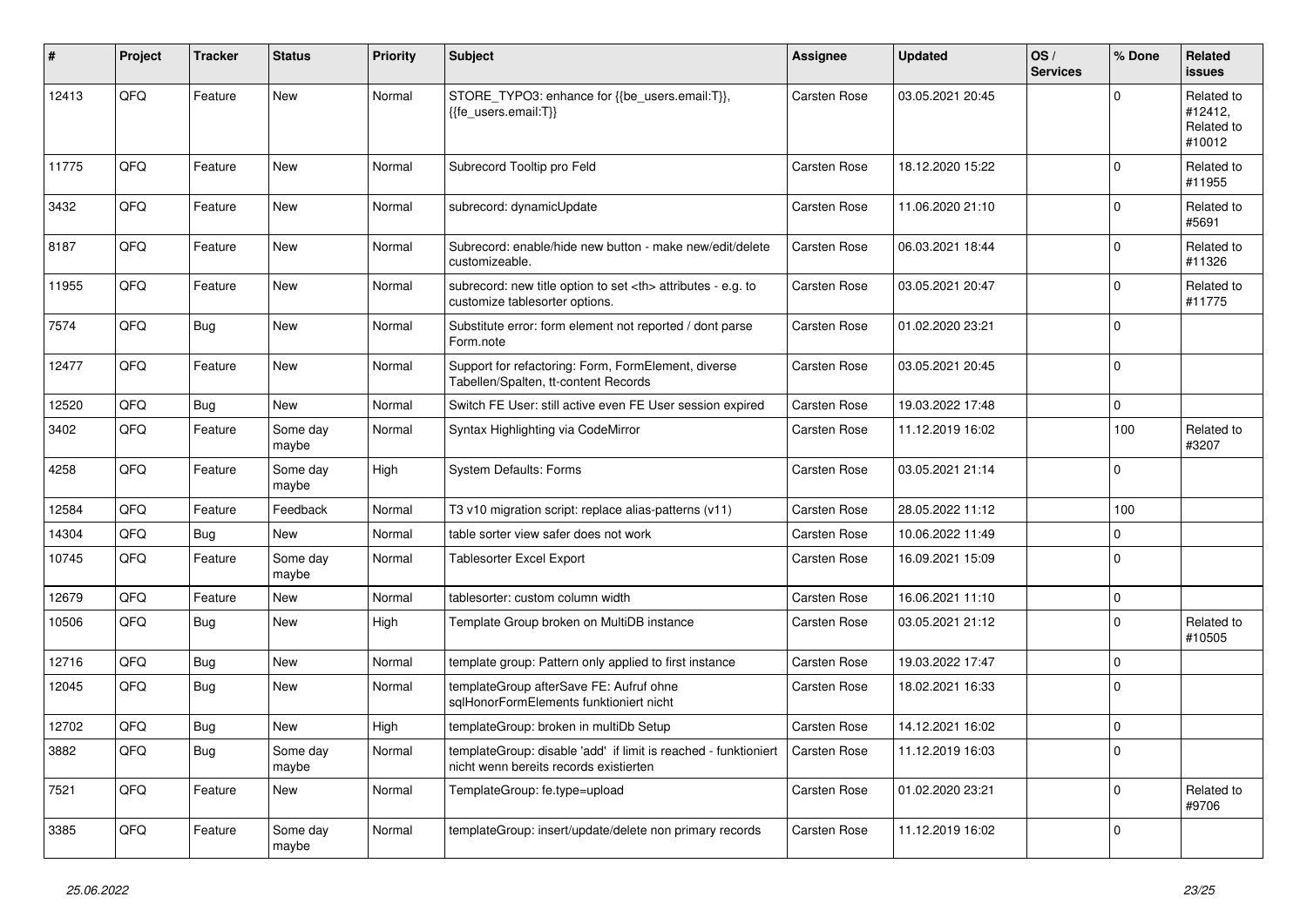| #     | Project | <b>Tracker</b> | <b>Status</b>     | <b>Priority</b> | <b>Subject</b>                                                                                                       | Assignee            | <b>Updated</b>   | OS/<br><b>Services</b> | % Done      | Related<br><b>issues</b>                    |
|-------|---------|----------------|-------------------|-----------------|----------------------------------------------------------------------------------------------------------------------|---------------------|------------------|------------------------|-------------|---------------------------------------------|
| 3588  | QFQ     | Bug            | Some day<br>maybe | Normal          | templateGroup: versteckte Elemente werden weiterhin<br>gespeichert.                                                  | Carsten Rose        | 11.12.2019 16:02 |                        | $\Omega$    |                                             |
| 4549  | QFQ     | <b>Bug</b>     | Some day<br>maybe | Normal          | TemplateGroups: FE.type SELECT loose selected value<br>after save                                                    | Carsten Rose        | 01.02.2020 23:20 |                        | $\Omega$    | Related to<br>#4548.<br>Related to<br>#4771 |
| 4757  | QFQ     | Feature        | Some day<br>maybe | Normal          | Test subrecord: download links ok? Links ok?                                                                         | Carsten Rose        | 01.02.2020 23:20 |                        | $\Omega$    |                                             |
| 9704  | QFQ     | Feature        | Some day<br>maybe | Normal          | Thumbnails Generieren beim Splitten von PDF Files                                                                    | <b>Carsten Rose</b> | 11.12.2019 16:01 |                        | $\Omega$    |                                             |
| 12186 | QFQ     | Feature        | <b>New</b>        | High            | TinyMCE Config für Objekte                                                                                           | Carsten Rose        | 07.12.2021 17:19 |                        | $\Omega$    | <b>Blocks</b><br>#12632                     |
| 12439 | QFQ     | Feature        | In Progress       | Normal          | TinyMCE Paste from Word & Character Count/Limit                                                                      | <b>Carsten Rose</b> | 05.05.2021 22:15 |                        | $\mathbf 0$ |                                             |
| 7239  | QFQ     | Feature        | <b>New</b>        | Normal          | TinyMCE: html tag whitelist                                                                                          | Carsten Rose        | 01.02.2020 23:21 |                        | $\Omega$    | Related to<br>#14320                        |
| 12632 | QFQ     | Feature        | <b>New</b>        | Normal          | TinyMCE: Prepare CSS classes for images                                                                              | Carsten Rose        | 04.06.2021 14:35 |                        | 100         | Blocked by<br>#12186                        |
| 12664 | QFQ     | Feature        | <b>New</b>        | Normal          | TinyMCE: report/remove malicous HTML/JS Code                                                                         | Carsten Rose        | 19.03.2022 17:47 |                        | $\Omega$    | Related to<br>#14320                        |
| 7456  | QFQ     | Bug            | Some day<br>maybe | Low             | Todos in Code: solve or make ticket                                                                                  | <b>Carsten Rose</b> | 16.09.2021 15:10 |                        | $\Omega$    |                                             |
| 9968  | QFQ     | Feature        | Priorize          | Normal          | Tooltip in Links for Developer                                                                                       | Carsten Rose        | 01.02.2020 23:17 |                        | $\mathbf 0$ |                                             |
| 8044  | QFQ     | Feature        | Priorize          | Normal          | Transaction: a) Form, b) Report                                                                                      | <b>Carsten Rose</b> | 05.05.2021 22:14 |                        | $\Omega$    | Related to<br>#8043                         |
| 12187 | QFQ     | Bug            | <b>New</b>        | Normal          | Trigger FormAsFile() via Report: probably problem with multi<br>DB setup                                             | <b>Carsten Rose</b> | 20.03.2021 21:20 |                        | $\Omega$    |                                             |
| 12400 | QFQ     | Feature        | <b>New</b>        | Normal          | Tutorial ist in QFQ Doku, Wird in der Suche gefunden, es<br>gibt aber kein Menupunkt - Inhalt ueberpruefen           | <b>Carsten Rose</b> | 03.05.2021 20:45 |                        | $\mathbf 0$ |                                             |
| 5894  | QFQ     | Feature        | Feedback          | Normal          | Typeahead in Report: show/hide rows dynamically                                                                      | Carsten Rose        | 18.02.2022 08:50 |                        | $\Omega$    | Related to<br>#5893,<br>Related to<br>#5885 |
| 3895  | QFQ     | Bug            | Some day<br>maybe | Normal          | typeahead pedantic: on lehrkredit Idap webpass - if only one<br>person is in dropdown, such person can't be selected | <b>Carsten Rose</b> | 11.12.2019 16:03 |                        | $\Omega$    |                                             |
| 10640 | QFQ     | Bug            | <b>New</b>        | High            | TypeAhead Tag: FE editierbar trotz readOnly                                                                          | Carsten Rose        | 03.05.2021 21:12 |                        | $\mathbf 0$ |                                             |
| 4018  | QFQ     | Feature        | Some day<br>maybe | Normal          | typeahead: solve problem with potential long query<br>parameter                                                      | Carsten Rose        | 11.12.2019 16:03 |                        | $\Omega$    |                                             |
| 10115 | QFQ     | Feature        | New               | Normal          | TypeAhead: static list                                                                                               | Carsten Rose        | 26.02.2020 16:42 |                        | 100         |                                             |